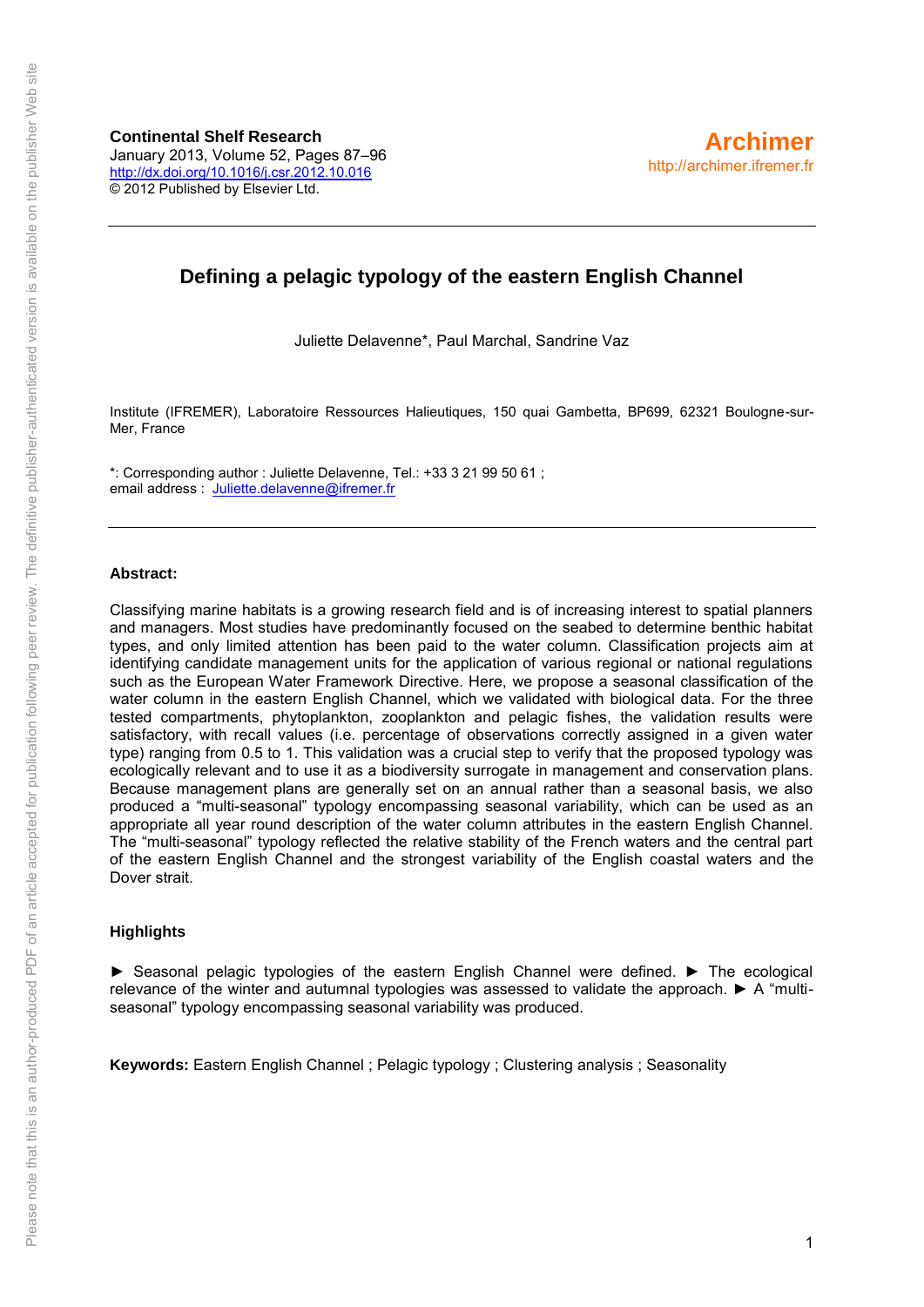# **1. Introduction**

There has been in recent years an increasing demand, from marine policy-makers and managers, to develop knowledge about the distribution and habitat of marine organisms and thereby improve the scientific basis to Ecosystem-Based Management at international (International Council for the Exploration of the Sea, ICES or OSPAR for OSloPARis convention initiatives), regional (Marine Strategy Framework Directive) and national levels [\(Coggan and Diesing, 2011;](#page-8-0) [Costello, 2009\)](#page-8-1). Thus, habitat typologies, which are now commonly used as biodiversity surrogates in Ecosystem-Based Management or conservation planning [\(Moilanen](#page-9-0) *et al.*, 2009), have increasingly been investigated in the last decade in habitat mapping studies.

Habitat classification approach is driven by the need to capture similarity and changes in biodiversity [\(Costello, 2009\)](#page-8-1). There is no unique, widely accepted, definition of habitat. Depending on the purpose and the scale of the study, a habitat can be defined by different features such as geography, physical parameters or species composition [\(Costello,](#page-8-1)  [2009\)](#page-8-1). A habitat may be described by a set of abiotic features and it is not necessary to refer to the traits of an organism when describing habitat [\(Kearney, 2006\)](#page-9-1). In this study, habitats are defined according to the EUNIS definition (European Nature Information System): "a habitat is a place characterized primarily by its physical features and secondarily by the species of plants or animals that live there" [\(Davies](#page-9-2) *et al.*, 2004). Although most of the European continental shelf seabed has already been categorized [\(Cameron and Askew,](#page-8-2)  [2011;](#page-8-2) [Connor et al., 2006\)](#page-8-3), there are only few examples of classification of the water column above the seabed. However, the pelagic realm represents 99% of the biosphere volume (Game *et al.*[, 2009\)](#page-9-3) and represents a distinct, vastly unexplored part of the EUNIS habitat classification.

The present study took place in the eastern English Channel (EEC), which is a very important area from an economic and ecological point of view. It supports spawning grounds and nurseries for various fish including valuable commercial species [\(Carpentier et al., 2009;](#page-8-4) [Loots et al., 2010\)](#page-9-4), and it is also a migratory route for fish, birds, and marine mammals. The EEC is also a biogeographical transition zone between the warm temperate Atlantic oceanic system and the boreal North Sea, and it encompasses a wider range of ecological conditions than many other European seas [\(Carpentier et al., 2009;](#page-8-4) [Dauvin, 2008\)](#page-9-5). In addition, the EEC is an intensively used area, which provides substantial economic return for fisheries, maritime traffic, aggregate extractions and other economic sectors [\(Buléon and Shurmer-](#page-8-5)[Smith, 2008\)](#page-8-5).

Whereas a seabed typology has already been defined for the EEC based on physical data [\(Coggan and Diesing, 2011\)](#page-8-0), or benthic communities [\(MESH, 2008\)](#page-9-6), few attempts have been made to describe its water column [\(Connor](#page-8-3) *et al.*, 2006). However, the pelagic realm is of primary importance for many organisms living in the EEC. This applies of course to pelagic, but also to those bentho-demersal organisms that are influenced by both the seabed and the water column, and even to numerous benthic species, which are subject to a pelagic phase during their life cycle. Various studies investigating habitat models for different species, including benthic invertebrates, fishes and cephalopods [\(Carpentier et al., 2009;](#page-8-4) [Martin et al.,](#page-9-7)  [2010;](#page-9-7) [Vaz et al., 2008\)](#page-10-0) showed that proxy of the water masses such as temperature, salinity or turbidity determined to a large extent the distribution of those species habitats. These results suggest that the characteristics of the water column should also be taken into account to develop management and conservation plans that would comprehensively protect the EEC's biodiversity.

In this study, seasonal water column typologies of the EEC were developed to take into account the most important part of the temporal variability of the water column. The seasonal typologies obtained in the present work were tested against various biological datasets from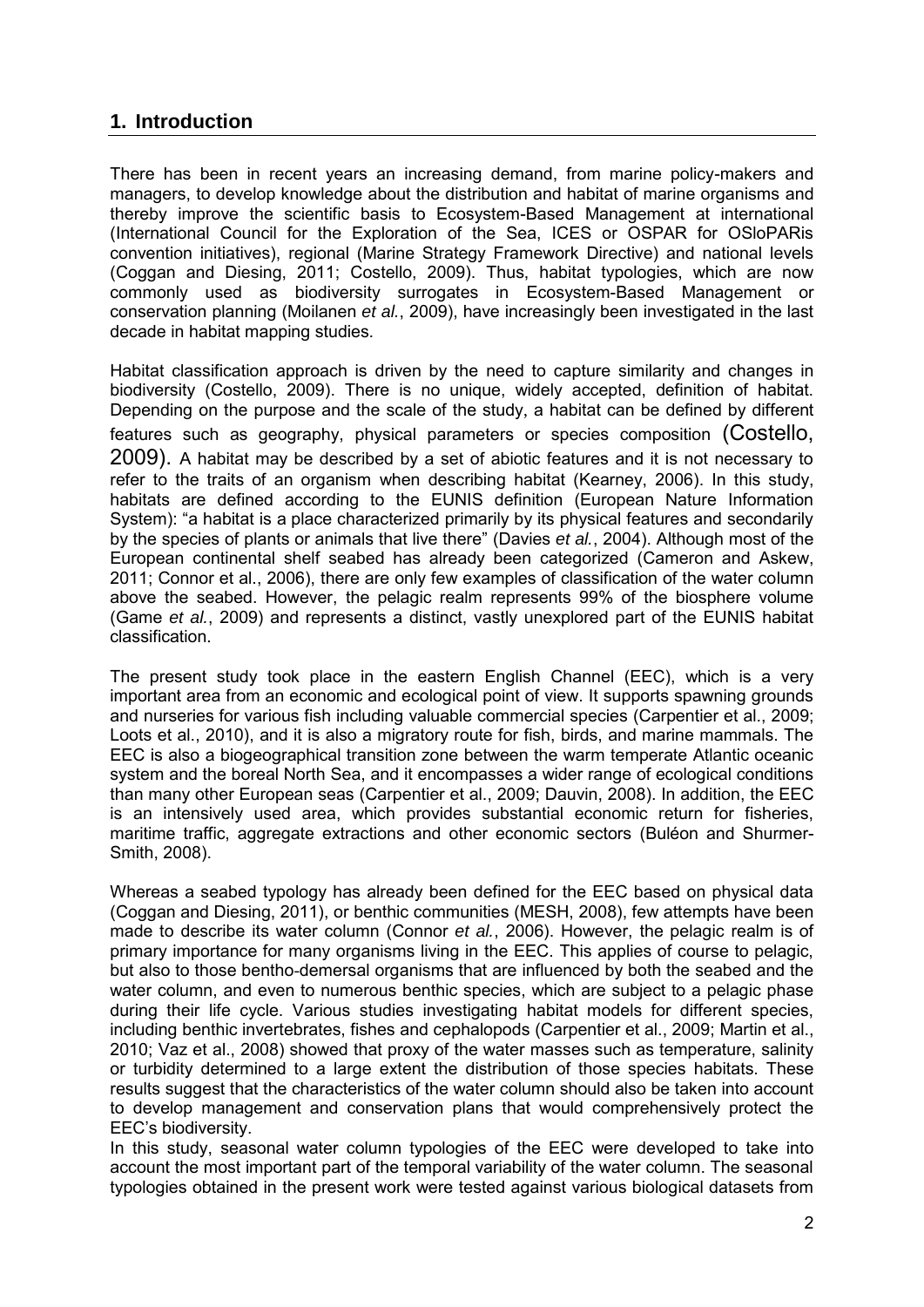autumnal and winter survey data available for these two seasons. This was done to verify the extent to which the water masses so defined could discriminate between the different ecological communities. Finally, a "multi-seasonal" pelagic typology was produced that integrated all four season's characteristics and encompassed seasonality into a single, all year round summary typology which could be used for management and spatial planning purposes

# **2. Materials and methods**

#### **2.1. The study area**

The eastern English Channel (EEC) (figure 1) is a shallow epicontinental sea located in the temperate Northeast Atlantic, covering ~35 000 km² and separating the south coast of the UK from the north coast of France. The EEC is influenced by the Atlantic Ocean to the west and is connected to the North Sea through the Dover Strait. Hence, oceanic waters cross the EEC towards the North Sea under a dominant westerly winds regime. In terms of hydrodynamic conditions, the EEC is characterized by its strong tidal currents and the seabed shear stress resulting from tidal currents on the bottom may be relatively high, especially in narrow areas. These hydrodynamic conditions lead to a sediment gradient, from gravels and pebbles in areas with strong currents to fine sediments in bays and estuaries [\(Carpentier](#page-8-4) *et al.*, 2009). Due to the low bathymetry and the strong currents, the water column is well mixed. The shallow inshore areas show large seasonal temperature variations compared to the deeper offshore waters, which remain more stable. This leads to an inversion of the temperature gradient with coastal waters colder than offshore waters in winter and conversely in summer. This pattern is also largely influenced by large freshwaters inputs along the French coast with a resulting reduced salinity [\(Carpentier](#page-8-4) *et al.*, 2009).

## **2.2. The descriptors of the water column**

To produce a pelagic typology of the EEC, different environmental data layers have been gathered from various sources. The choice of these data was based on their known contribution to the structuration of the different biological communities of the study area, and also on their availability over the whole EEC area. Some data were *in-situ* observations, while others were model-derived.

2.2.1. Persistent parameters: depth, seabed shear stress and annual temperature contrast.

Depth combined both bathymetry and hydrodynamic modeled mean sea level, to illustrate the average water column thickness at mid-tide for an average tide coefficient. Bathymetric data were derived from SHOM (Service Hydrographique et Océanographique de la Marine) hydrographic charts and the mean sea level was estimated using a hydrodynamic model [\(Carpentier](#page-8-4) *et al.*, 2009).

Because the EEC is a megatidal area, the strength of tidal currents is an important structuring feature for the water column, and this has been estimated by the seabed shear stress which was estimated using a 2-D hydrodynamic model originally developed for the Irish Sea but extended to cover the Northwest European shelf [\(Alridge and Davies, 1993\)](#page-8-6). Both depth and bedstress were constant physical parameters across seasons.

The difference of temperature between the maximum (in August) and the minimum (in February) was added as a third constant parameter because this yearly temperature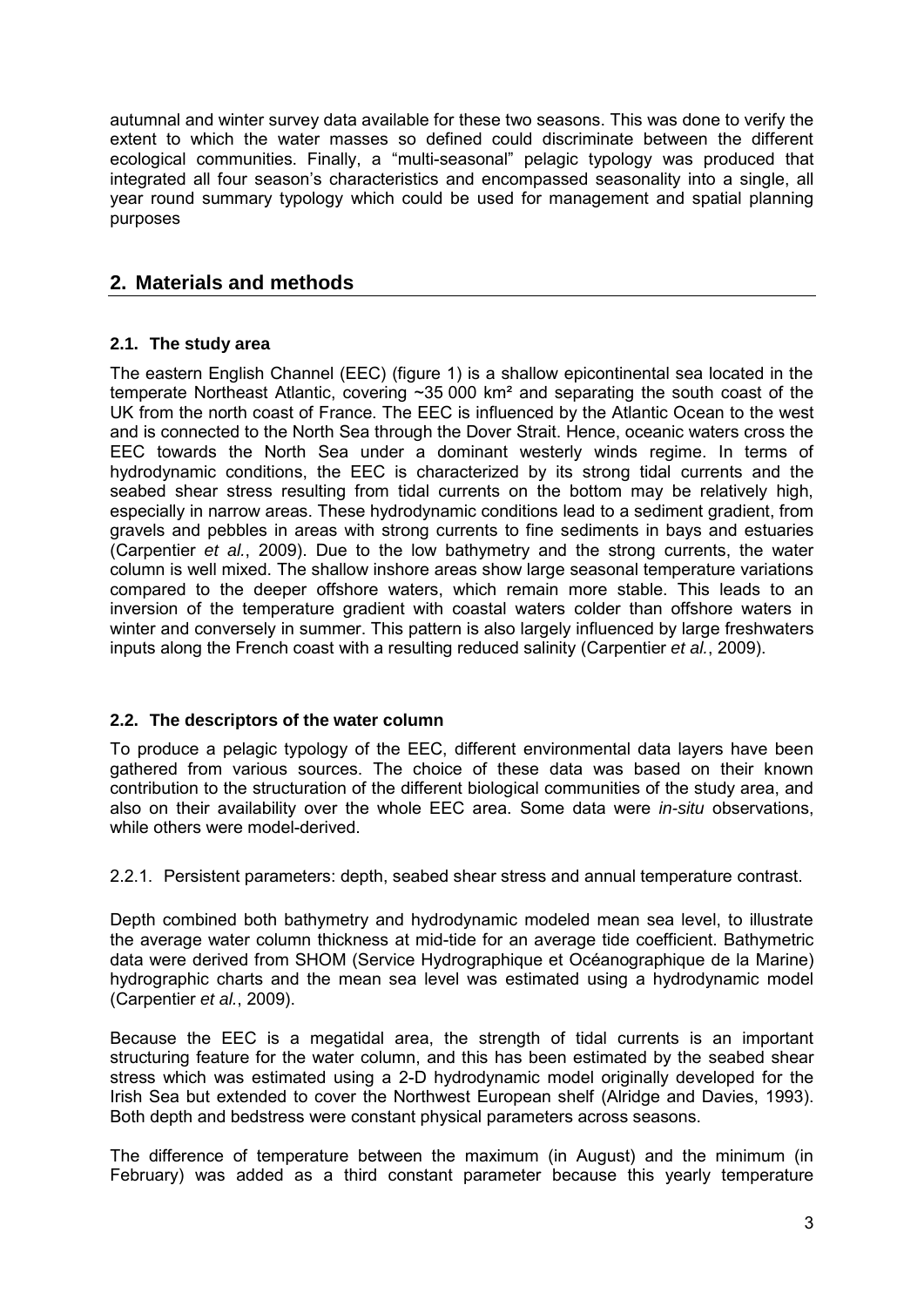variation may highlight the "coastal flow" structure which is a particularly structuring feature of this area [\(Brylinsky and Laguadeuc, 1990;](#page-8-7) [Koubbi et al., 2006\)](#page-9-8). It was calculated with monthly satellite imagery data averaged from 1986 to 2006.

2.2.2. Seasonal parameters: surface temperature, bottom salinity, light penetration and current speed.

Four seasonal parameters were used in addition to the three constant parameters detailed above: the surface temperature and an indice of photosynthetically available radiation, which were both derived from satellite imagery data, and bottom salinity and surface current speeds, which are interpolated in situ observations and model outputs respectively.

The sea surface temperature (SST) was calculated using the infra-red channels of the AVHRR (Advanced Very High Resolution Radiometer) sensor on-board NOAA (National Oceanic and Atmospheric Administration) satellites platforms using the calculation algorithm described in Walton et al. [\(1998\)](#page-10-1).

The Photosynthetically Available Radiation (PAR) domain ranges from 400 to700 nm. Its coefficient of attenuation, the  $K_{PAR}$ , is correlated to the suspended particulate matter data and Chlorophyll *a* and can be considered as a water turbidity indicator. Both SST and K<sub>PAR</sub> were available as monthly averages, over the last 21 years [\(Carpentier et al., 2009;](#page-8-4) [Gohin et al.,](#page-9-9)  [2005\)](#page-9-9).

The bottom salinity came from the freely available ICES oceanographic database and was available as monthly averages between 1971 and 2000 [\(Berx and Hughes, 2009\)](#page-8-8).

The surface current speed data have been extracted from the ECOSMO model [\(Schrum](#page-9-10) *et al.*[, 2006\)](#page-9-10), and these were also available as monthly averages.

Seasonal means were calculated for the monthly surface temperature, salinity,  $K_{PAR}$  and current speed parameters. The seasons were chosen to coincide with the water column classification work developed in the UKseaMap project 2006 [\(Connor](#page-8-3) *et al.*, 2006) : spring (March, April, May), summer (June, July, August), autumn (September, October, November) and winter (December, January, February). All persistent and seasonal variables were resampled on a regular grid of 10 km representing 610 grid cells.

#### **2.3. Classification methodology**

A Gower dissimilarity coefficient was calculated [\(Gower, 1971;](#page-9-11) [Legendre and Legendre,](#page-9-12)  [1998\)](#page-9-12) on standardized data and a Hierarchical Agglomerative Clustering (HAC) method was then applied to the resulting dissimilarity matrix. The group average method (or unweighted pair-group method) was used; this technique accounts for group structure and it is reasonably space-conserving. In other words, the probability to be associated to a group is not determined by its size. Four seasonal classifications were produced using the seven parameters described above.

In addition, an integrated typology was produced to reflect the multi-seasonal variability performing an HAC on 19 parameters: the three persistent parameters, and each seasonal value of the four other descriptors.

The classification cut level was obtained by combining two criteria. The optimal number of groups to retain was established by using the Calinsky criterion [\(Calinsky and Harabasz,](#page-8-9)  [1974;](#page-8-9) [Guidi et al., 2009;](#page-9-13) [Milligan and Cooper, 1985;](#page-9-14) [Smith et al., 2008\)](#page-9-15) which compares the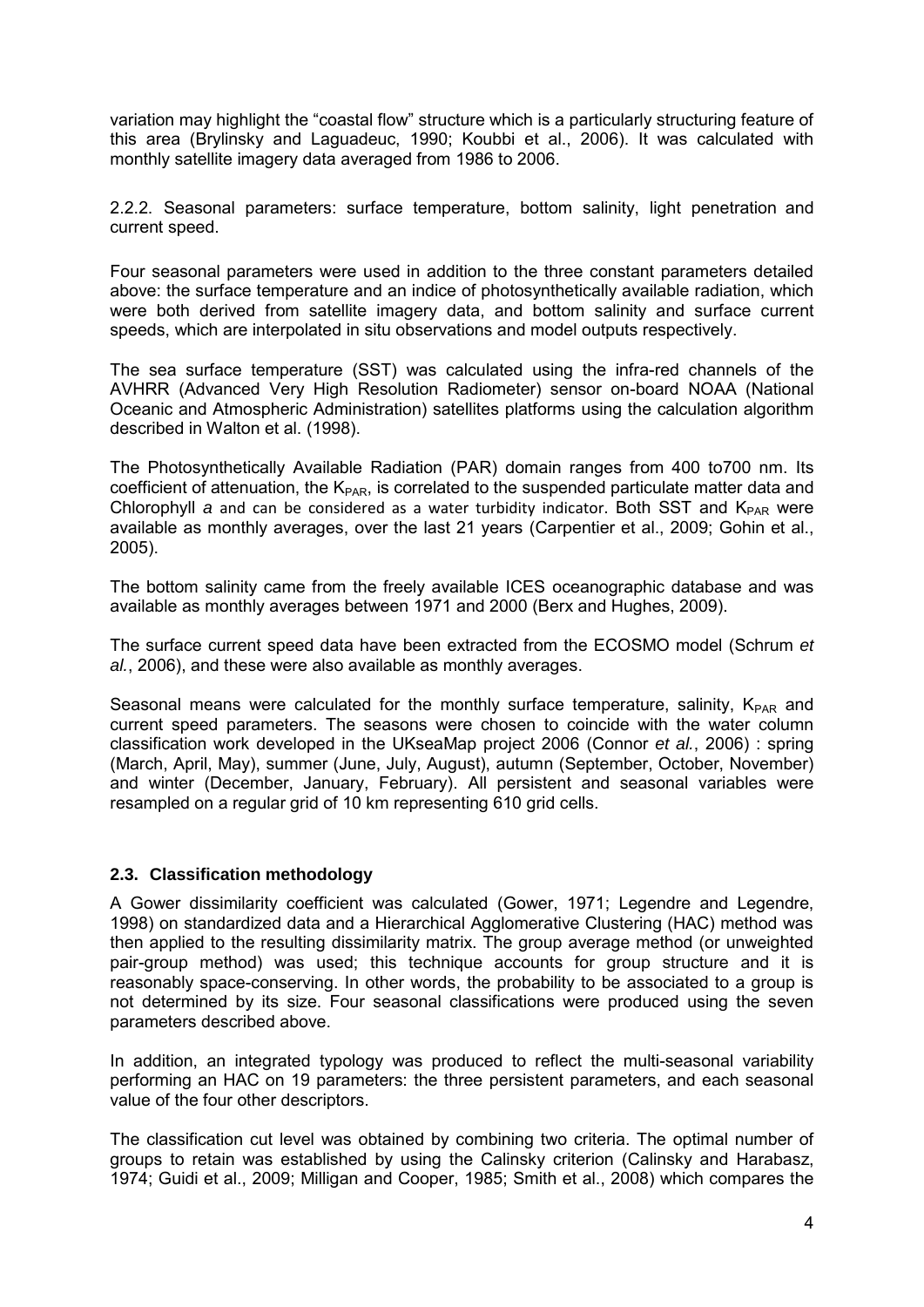sum of squares of the partition between and within groups. This criterion was applied to all resulting dendrograms. Then, in order to prevent large numbers of undersized groups with small spatial extent, some clusters were regrouped to the upper cut level to have at least 1% of the observations into each group.

## **2.4. Interpolation of the classification outputs:**

The continuous maps of the pelagic typologies were obtained using indicator kriging of each 10 km resolution classification outputs on a 1 km<sup>2</sup> resolution. This interpolation technique is adapted to nominal variables [\(Webster and Oliver, 2001\)](#page-10-2) and resulted into an interpolated map of occurrence probability of each class at any given location. The maps of the seven classes were then combined selecting at each location the class with the highest probability of occurrence, each class corresponding to a water mass.

# **2.5. Evaluation of the classification outputs using Principal Component Analysis**

In order to verify the representativeness and robustness of the resulting clusters, the classification outputs (10 km resolution typologies) were projected in a Principal Component Analysis (PCA) to verify that each cluster could be clearly distinguished from each other in a reduced ordinated space.

## **2.6. Ecological validation of the seasonal typologies**

In order to verify that each seasonal typology had an ecological relevance, the seven water masses were tested to verify that they were truly different in term of their composition in pelagic fishes or planktonic taxa. Unfortunately, due to limited data availability, only the winter and the autumnal typologies were investigated in this way. Biological datasets used for this validation originated from two scientific surveys: the Channel Ground Fish Survey (CGFS) and the International Bottom Trawl Survey (IBTS). The CGFS covers exclusively the EEC in October since 1988. The IBTS normally occurs in January in the North Sea, but its coverage was extended to the EEC since 2008. The autumnal typology was tested against the pelagic fish and cephalopods abundances recorded in the CGFS trawls between 1988 and 2010 (Table 1). Because of the large inter-annual variability in this data set, species abundance data were averaged over time on a 0.1° regular grid. The winter typology was tested against three biological compartments: pelagic fish and cephalopods (from 2008 to 2011), zooplankton (2008) and phytoplankton (from 2008 to 2010). Since the typology definition was 10 km, the biological stations located less than five kilometers away from the boundary between two water masses were removed from the analyses to avoid edge effect. First, the homoscedasticity hypothesis was tested with the Marti Anderson's method (Anderson et al 2006), which is a multivariate equivalent of Leven's test or homogeneity of variances. In order to improve the variance homogeneity, all abundance data were logtransformed. Then, an analysis of similarities (ANOSIM) was realized to determine if the biological compositions of the different water masses were statistically different (p<0.001). This analysis consisted in looking at the ranked dissimilarities between and within groups [\(Clarke, 1993\)](#page-8-10). Finally, linear discriminant analyses were conducted to determine the extent to which the water masses were able to reveal differences in biological communities, i.e. if they were good predictors of the biological communities' structure. The discriminant analysis produced contingency tables representing the percentage of correct group allocations, as predicted by the analysis. The significance of the discriminant analysis results was tested by comparing intra-group and total variances with a Bartlett test [\(Bartlett, 1937\)](#page-8-11).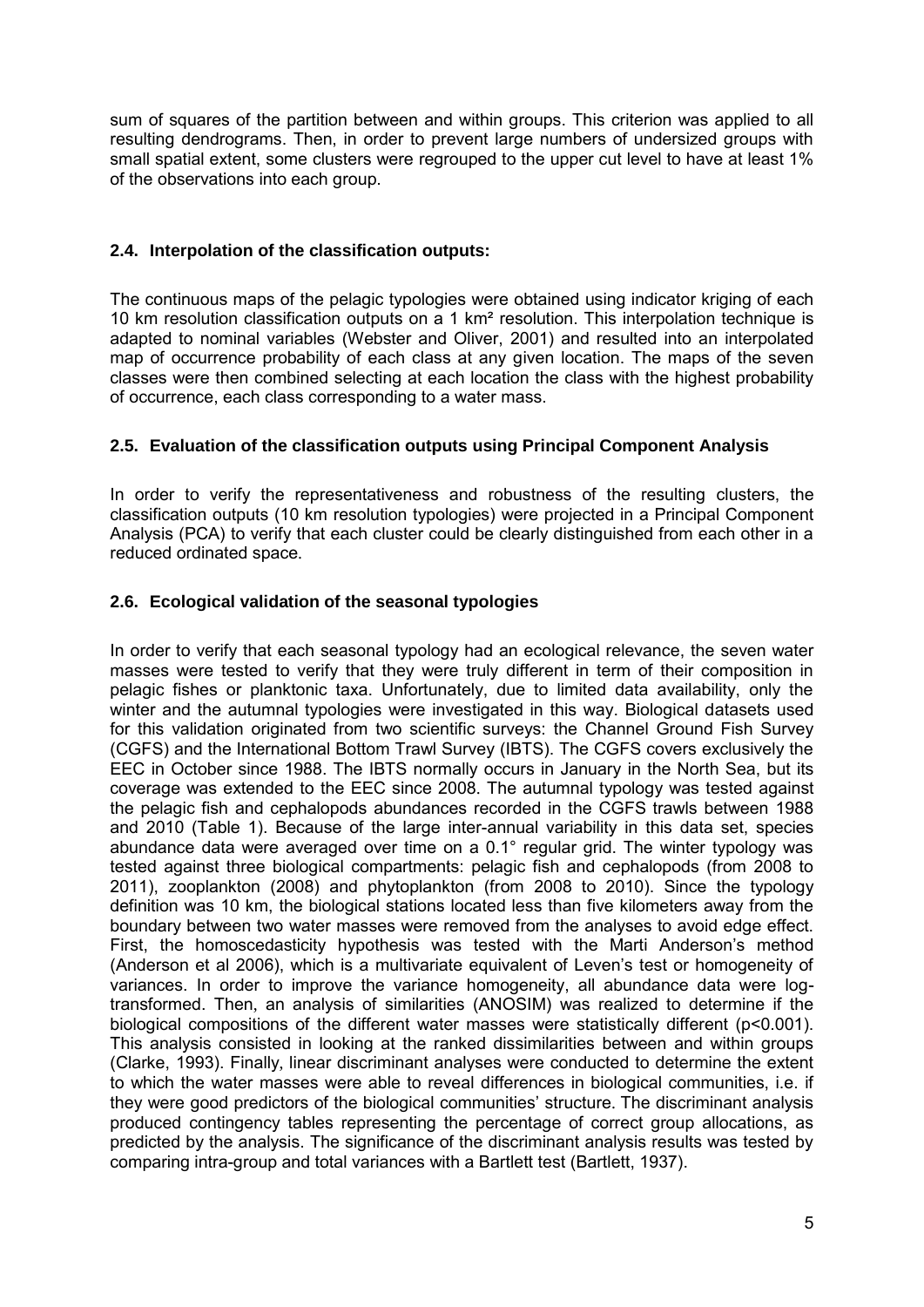All the analyses were performed using the R statistical software (http://www.R-project.org/) with cluster and vegan packages.

# **3. Results**

#### **3.1. The seasonal typologies**

Four seasonal typologies were obtained from each classification of the seasonal parameters and these were mapped in figure 2. The environmental characteristics of the different water masses were described in table 2 and some were illustrated in figure 3. Each seasonal classification resulted into seven water masses. For the integrated typology representing the multi-seasonal variability, the classification resulted in a higher number of groups (Figure 4). The Calinski criterion was best for 16 groups and this number was subsequently tailored down to 13 water masses, so to have more than 1% of the observations in each group.

In the four seasonal typologies, some water masses appeared to be stable and exhibited a certain spatial persistence although they were not identical from season to season (Figure 2). The types 3sp, 3su, 3a and 3w looked similar by their locations even if their mean values for environmental parameters such as temperature or salinity were different throughout the year. The deepest water masses of the area always had the strongest bedstress and surface current (Table 2). We can observe that the types 2sp, 2su, 2a and 2w (French coasts) and the types 4sp, 4su, 4a and 4w (central Channel) were also spatially persistent throughout the year. By contrast, the water masses associated to the English coasts and the Dover Strait appeared more season-dependent. This was reflected in the multi-seasonal typology (Figure 4), where the stable French coast and central Channel water masses were still present, while the English coasts, Dover Strait and estuaries were composed of more water types and were more scattered.

The PCA showed that the 7 water masses could be clearly discriminated on the first two axes for each seasonal typology (Figure 5). These results also confirmed that it was not necessary to proceed to an ordination of the data, before the realization of a classification. Moreover, more than 50% of the variance was explained on the first axis indicating that a strong environmental gradient strongly structured the data. The water types 1a, 1w, 1sp and 1su were always well separated from the 6 other water types and were characterized by high  $K_{PAR}$  values. For the four seasons, a gradient from the types 1, 2, 4 and 3 was clearly noticeable along the first axis following a gradient of decreasing temperature variability, and increasing depth, current speed and bedstress. The transition patterns to water masses 5, 6 and 7 were more variable and season specific. The figure 3 illustrated the seasonal variation for four of the seven variables used. Depth, bedstress, SST and salinity were chosen because their contributions to the first two axes of the PCA were the most important. Only the types 1 (sp, su, a, w), 2 (sp, su, a, w), 3 (sp, su, a, w) and 4 (sp, su, a, w) were presented because of their relative spatial stability over time, which was well illustrated by the depth and bedstress plots showing little variations over the four seasons.

## **3.2. The biological validation**

ANOSIM analyses were conducted for each available biological datasets separately. A significant result meant that the tested biological compositions were different for each defined water mass ( $p < 0.001$ ). For the pelagic fishes against the autumnal typology, the ANOSIM statistic (R value) was equal to 0.28, and significant. For the winter typology, the ANOSIM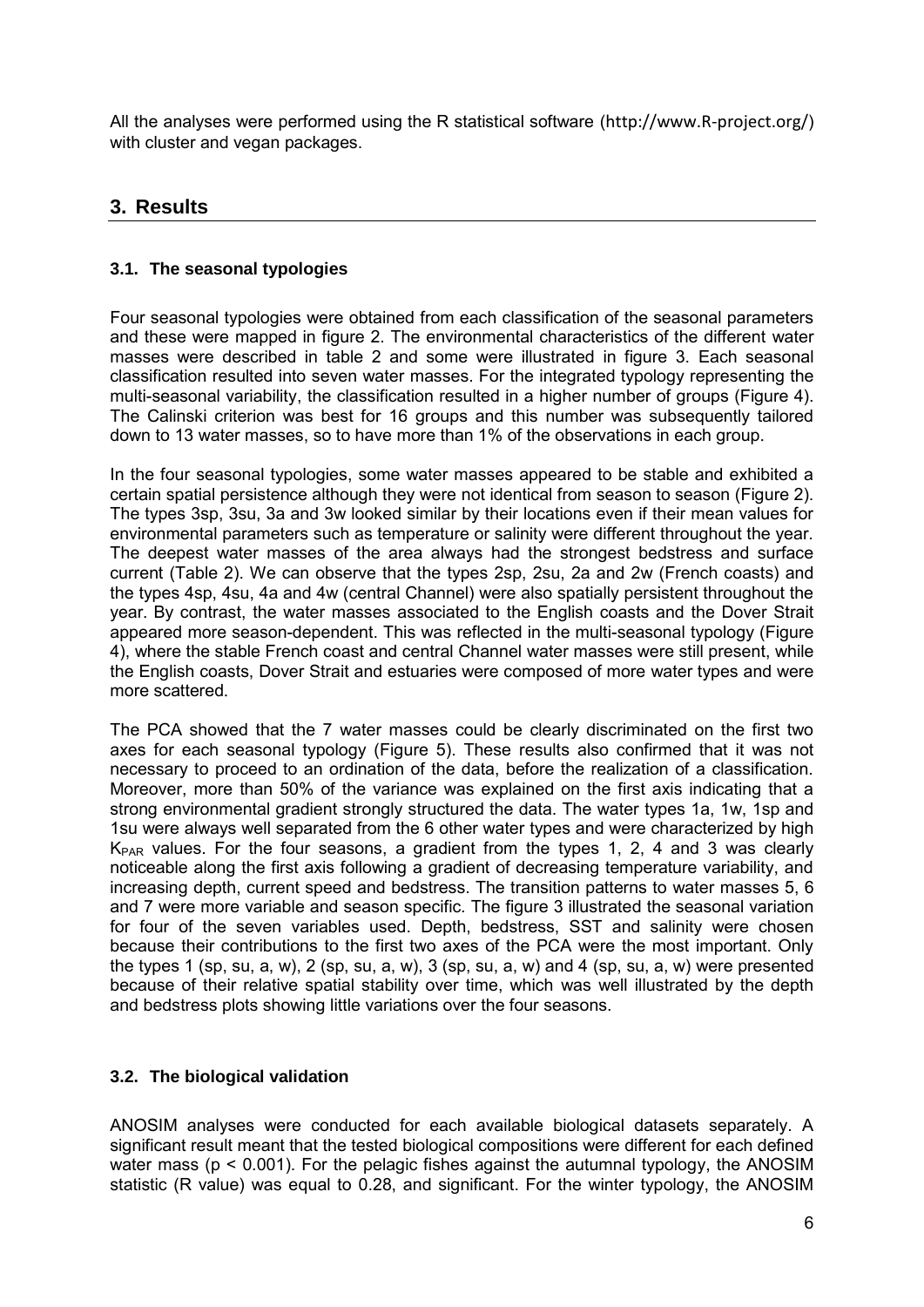results were significant for each of the three biological datasets with R equal to 0.27 for the phytoplankton, 0.20 for the zooplankton and 0.26 for the pelagic fishes. This was further confirmed and detailed for each water mass with the discriminant analyses results (Table 3). For each dataset analysis, a significant Bartlett test indicated that the biological communities were different across water types. The contingency tables (Table 3) showed the quality of the discrimination of each separate water mass. High recall values were observed for the phytoplankton and zooplankton communities, which were found to be very coherent with the proposed pelagic typologies. The recall value was equal to 1 for all phytoplankton data classes, and exceeded 0.5 for the zooplankton. Moreover, the few misclassified observations were always placed in adjacent water types. Concerning the pelagic fish the recall value ranged from 0.75 to 0.94. The weakest score corresponded to the water mass 3w containing only 4 observations, out of which 1 was placed in the adjacent type 4w. For the autumnal typology, the available dataset was much larger and variable than those available for the winter validation. Still, the recall values were high, ranging from 0.65 to 0.95. Globally the discriminant analyses results had high recall scores and validated the proposed pelagic typologies in winter and autumn.

# **4. Discussion**

A pelagic typology of the entire French coast was produced by Gaillard-Rocher [\(2012\)](#page-9-16) to answer the need of the Marine Strategy Framework Directive implementation in the French waters. This typology used the same parameters for the English Channel and the Bay of Biscay. Although this first attempt offered a good methodological coherence at the national level, it only resulted in few water types in the EEC as many of the descriptors used focused on water vertical stratification and the strong tidal features of this particular area were poorly described. The study presented here went a step further, with more detailed and appropriate parameters at the scale of the eastern English Channel, and with a biological validation of the seasonal typologies. Constructed from both modeled and field data, the proposed seasonal and multi-seasonal typologies were believed to be an appropriate representation of the water masses evolution along a year cycle at the scale of the eastern English Channel. Since the EEC water column is well mixed all year round and fronts are not persistent structures at the seasonal scale, the typologies were produced in two dimensions.

The seasonal and multi-seasonal typologies reflected the major hydrological characteristics of the eastern English Channel. Some water types appeared to be very stable during the year, certainly due to the influence of strong structuring physical parameters such as tide driven bedstress or depth, which were constant throughout the year. The central EEC water type (4sp, 4su, 4a and 4w) was the deepest and looked stable over the year even though its extent could vary. Similarly, the location and extent of water type 3 (3sp, 3su, 3a and 3w), which was the one subject to the strongest currents, varied little over seasons. This was also illustrated by the low variation in depth, bedstress and SST values in these two groups over the four seasons. These two offshore water masses also had a less important SST intraannual variation; they were more directly influenced by oceanic waters from the western English Channel and the Celtic Sea than by coastal and terrestrial factors, and in consequence had more stable oceanic parameters. Coastal water masses seemed more variable, certainly due to the large influence of season-dependent parameters such as temperature or turbidity. For example, the water mass 1 represented estuarine waters but although this type contained the Thames and the Seine estuaries all year round, it also contained the Somme estuary and its surrounding area during summer. In summer, the characteristics of this area were more similar to that of the two other estuaries than in the other seasons with higher surface temperature and  $K_{PAR}$ . But even if coastal water types were more variable, water masses along the English coasts and the Dover Strait were less stable than those along the French coast which was represented by the water mass 2 in the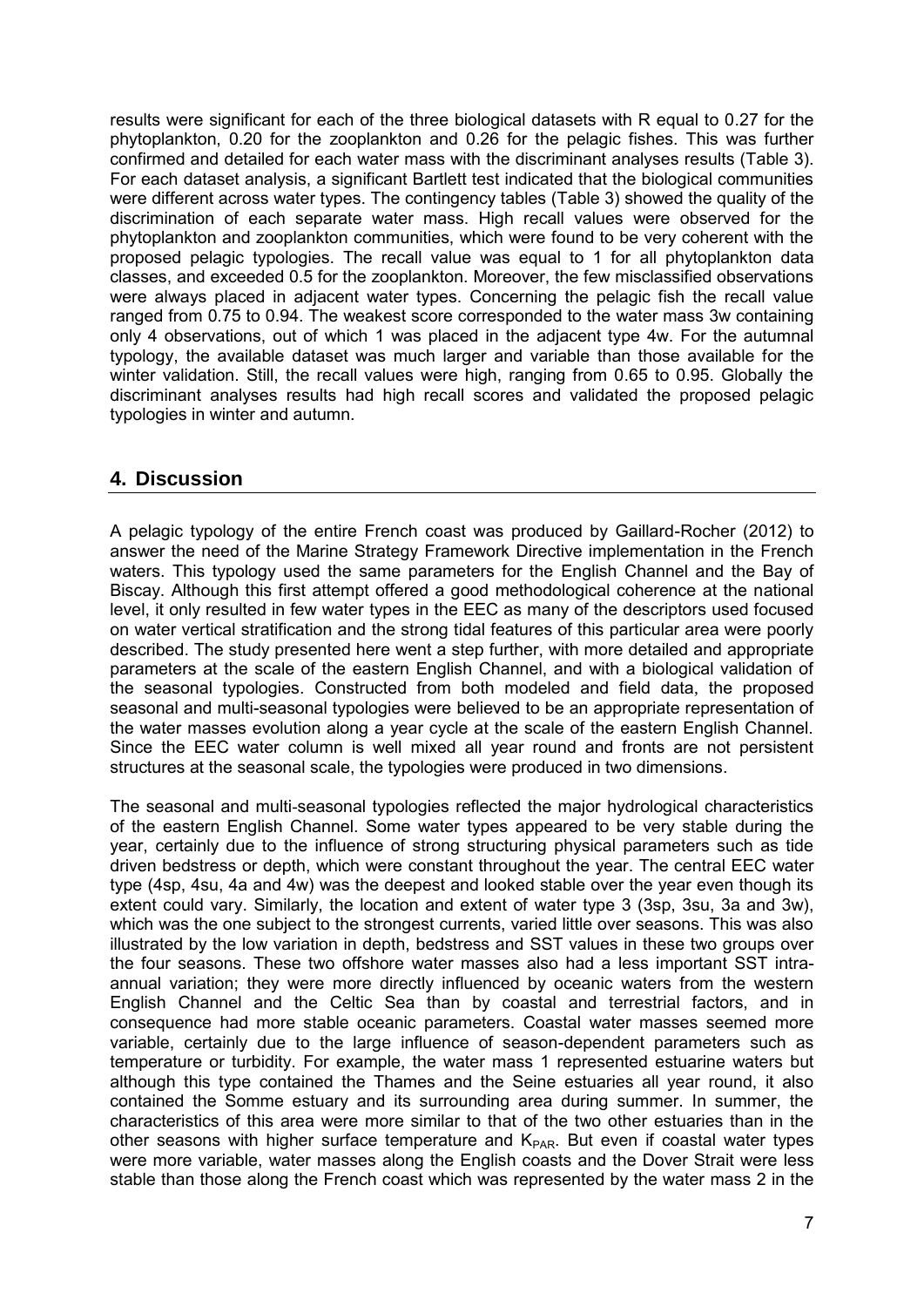four seasons. This was also highlighted by the multi-seasonal map, which exhibited smaller areas close to the English coast and the Dover strait reflecting the stronger variability of these areas along the years.

Accounting for the temporal variability of the water masses for management purpose or conservation areas design is not always feasible. Therefore, besides the seasonal typologies, it appeared important to produce this "multi-seasonal" typology, which would integrate the seasonal variability and may be used as an appropriate "all year round" typology of the water masses in the eastern English Channel.

The validation of the typologies with biological datasets is a crucial step to verify that the water masses defined may be used as pelagic biodiversity surrogates for management or conservation purposes [\(Grantham et al., 2011;](#page-9-17) [Gregr et al., 2012;](#page-9-18) [Snelder et al., 2005\)](#page-10-3) and unfortunately this validation step is almost never carried out. In the study area, the UK SeaMap project [\(Connor](#page-8-3) *et al.*, 2006) constituted a first attempt at defining a pelagic typology at the UK water scale and they validated their seasonal water types with phytoplankton data. However, their validation exercise was built on annual mean distribution data of only 5 plankton indicators, which limited the scope of their conclusions. In this study, the seasonal resolution of the biological datasets used for the validation was consistent with the produced typologies. The biological characterization showed that the different water types tested were significantly different from a biological point of view and were also able to discriminate between different biological communities in autumn and winter. Although these taxonomically rich communities are known to be patchy and very variable at much smaller spatial and temporal scales than the proposed study extent or seasons [\(Carpentier et al., 2009;](#page-8-4) [Koubbi](#page-9-8)  [et al., 2006\)](#page-9-8), the results of the discriminant analysis confirmed as expected that phytoplankton and zooplankton composition were very different depending on water masses and that the proposed typologies were relevant to these taxa.

Even though discrimination results had lower recall values for pelagic fishes than for the other taxa, the results showed that the proposed typologies were also reasonable predictors for the pelagic fish assemblages which was a comforting result considering the mobility and large distribution pattern of these organisms. It would have been useful to develop this biological characterization for spring and summer but no relevant data were available on these periods for the pelagic biological compartment at the scale of the entire EEC. Moreover, no relevant biological dataset was available all year round to enable the evaluation of the multi-seasonal typology. Finally, besides plankton and fish data, this study would be complete with a validation with large megavertebrates such as cetaceans or sharks.

Many statistical methods such as generalized dissimilarity models (GDM) exist to produce bioregionalization based both on environment and biological data [\(Koubbi et al., 2011\)](#page-9-19). However, we wanted to have a "EUNIS-like" approach and for the description level required, EUNIS advises to produce typologies based on environmental data only. The integration of biological communities as a classification criterion might have refined the typologies but their description were not available for each season. Moreover, although a map of the fish communities was published by Vaz et al [\(2007\)](#page-10-4), no such outputs exist for phytoplankton or zooplankton at the Channel scale because not enough data were available.

The proposed typologies were the first attempt to produce seasonal pelagic typologies at the scale of the eastern English Channel. Our results may inform managers responsible of the enforcement of the European Water or Marine Strategy Framework Directives, and support marine spatial planning in the eastern English Channel. In most of the conservation planning studies intending to design Marine Protected Areas (MPA) networks, benthic habitats are used as biodiversity surrogates but they may not be always representative of pelagic biodiversity [\(Game et al., 2009;](#page-9-3) [Grantham et al., 2011\)](#page-9-17). The produced pelagic typologies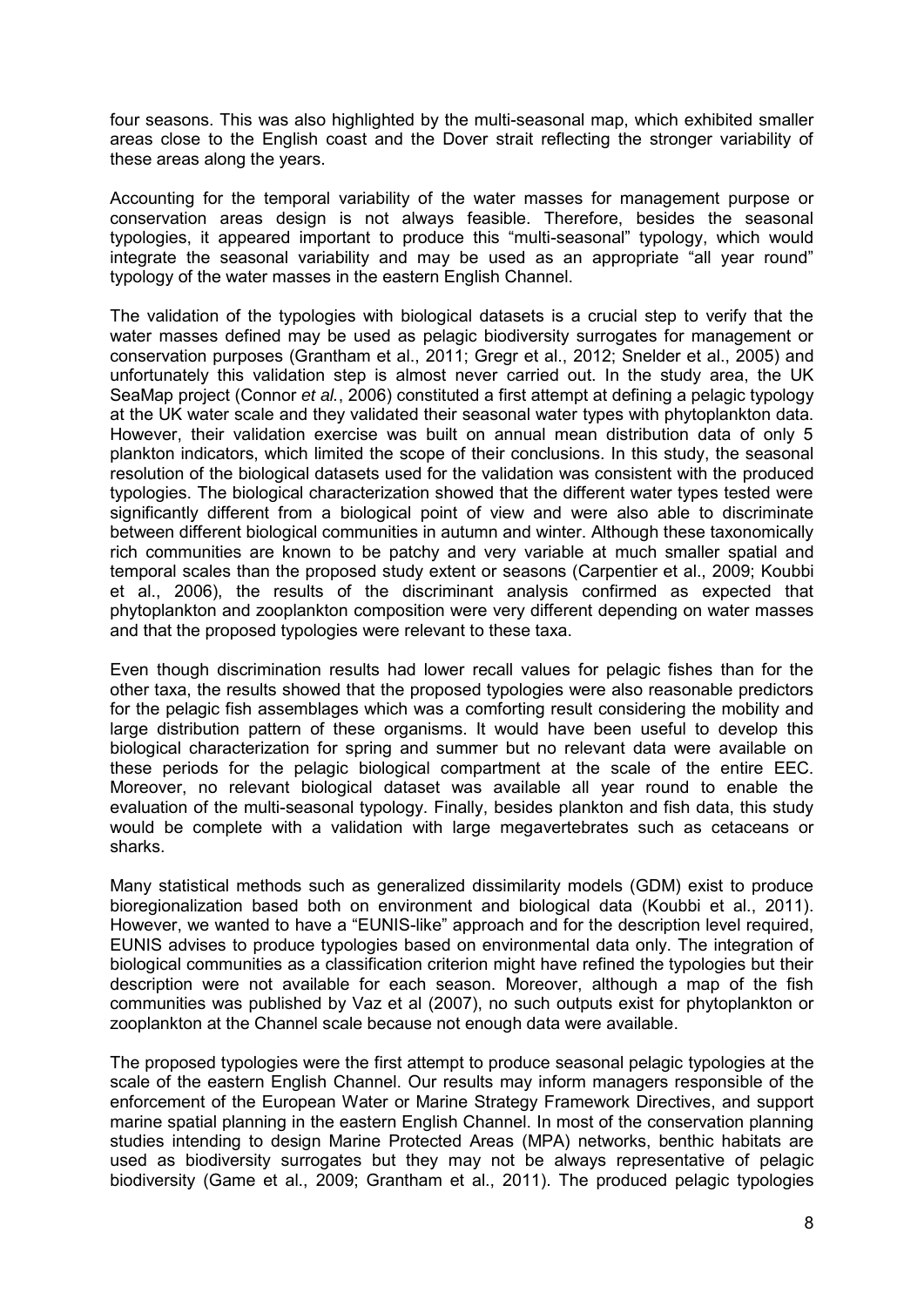could be used to this purpose as a complementary biodiversity surrogate to take into account the global biological diversity in the area. However, it still has to be stressed that even though the produced typologies may be used as a preliminary pelagic biodiversity surrogate, further work needs to be done to include explicitly habitats with essential functions such as nurseries or spawning grounds in any management or conservation plan. Therefore, the present typologies may be representative of the pelagic biodiversity at the EEC scale but does not comprehensively reflect the whole functional diversity of the area.

# **Achnowledgements**

We wish to acknowledge financial support from the INTERREG IV A France (Channel) – England cross-border European cooperation program, co-financed by the European Regional Development Fund as part of the CHannel integrated Approach for marine Resource Management (CHARM) Phase 3 project. Juliette Delavenne received additional funding through a PhD studentship granted by the Syndicat Mixte Côte d'Opale (SMCO). We thank all our colleagues who collected the survey data and Martin Huret for useful discussions.

# **Bibliography**

<span id="page-8-6"></span>Alridge, J.N., Davies, A.M., 1993. A high resolution three dimensional hydrodynamic model of the eastern Irish Sea journal of physical oceanography 23.

<span id="page-8-11"></span>Bartlett, M.S., 1937. Properties of sufficiency and statistical tests. Proceedings of the royal society of London series 160, 268-282.

<span id="page-8-8"></span>Berx, B., Hughes, S.L., 2009. Climatology of surface and Near-bed temperature and salinity on the Noth-West European continental shelf for 1971-2000. Continental shelf research 29, 2286-2292.

<span id="page-8-7"></span>Brylinsky, J.M., Laguadeuc, Y., 1990. L'interface eau côtière/eau du large dans le PAs de Calais (côte française): une zone frontale. Comptes-rendus de l'académie des sciences. Paris. 311, 535-540.

<span id="page-8-5"></span>Buléon, P., Shurmer-Smith, L., 2008. Espace Manche, un monde en Europe - Channel spaces, a world within Europe, Caen.

<span id="page-8-9"></span>Calinsky, R.B., Harabasz, J., 1974. A dendrite method for cluster analysis. Communications in statistics 3, 1-27.

<span id="page-8-2"></span>Cameron, A., Askew, N., 2011. EUSeaMap - Preparatory action for development and assesment for a European broad-scale seabed habitat map final report, in: Cameron, A., Askew, N. (Eds.), p. 240.

<span id="page-8-4"></span>Carpentier, A., Martin, C.S., Vaz, S., 2009. Channel Habitat Atlas for marine Resource Management, final report / Atlas des habitats des resources marines de la Manche orientale, rapport final (CHARM phase II). Interreg 3a Programme. IFREMER, Boulogne-sur-mer, France. 626pp. & CD-rom.

<span id="page-8-10"></span>Clarke, K.R., 1993. Non-parametric multivariate analyses of changes in commmunity structure. Australian journal of ecology 18, 117-143.

<span id="page-8-0"></span>Coggan, R.A., Diesing, M., 2011. The seabed habitats of the central English Channel: A generation on from Holme and Cabioch, how do their interpretations match-up to modern mapping techniques. Continental Shelf Research 31, S132-S150.

<span id="page-8-3"></span>Connor, D.W., Gilliand, P.M., Golding, N., Robinson, P., Todd, D., Verling, E., 2006. UKSeaMap: the mapping of seabed and water column features of UK seas. Joint Nature Conservation Committee, Peterborough. Available at: http://www.jncc.gov.uk/page-3918.

<span id="page-8-1"></span>Costello, M.J., 2009. Distinguishing marine habitat classification concepts for ecological management. Marine Ecology Progress Series 397, 253-268.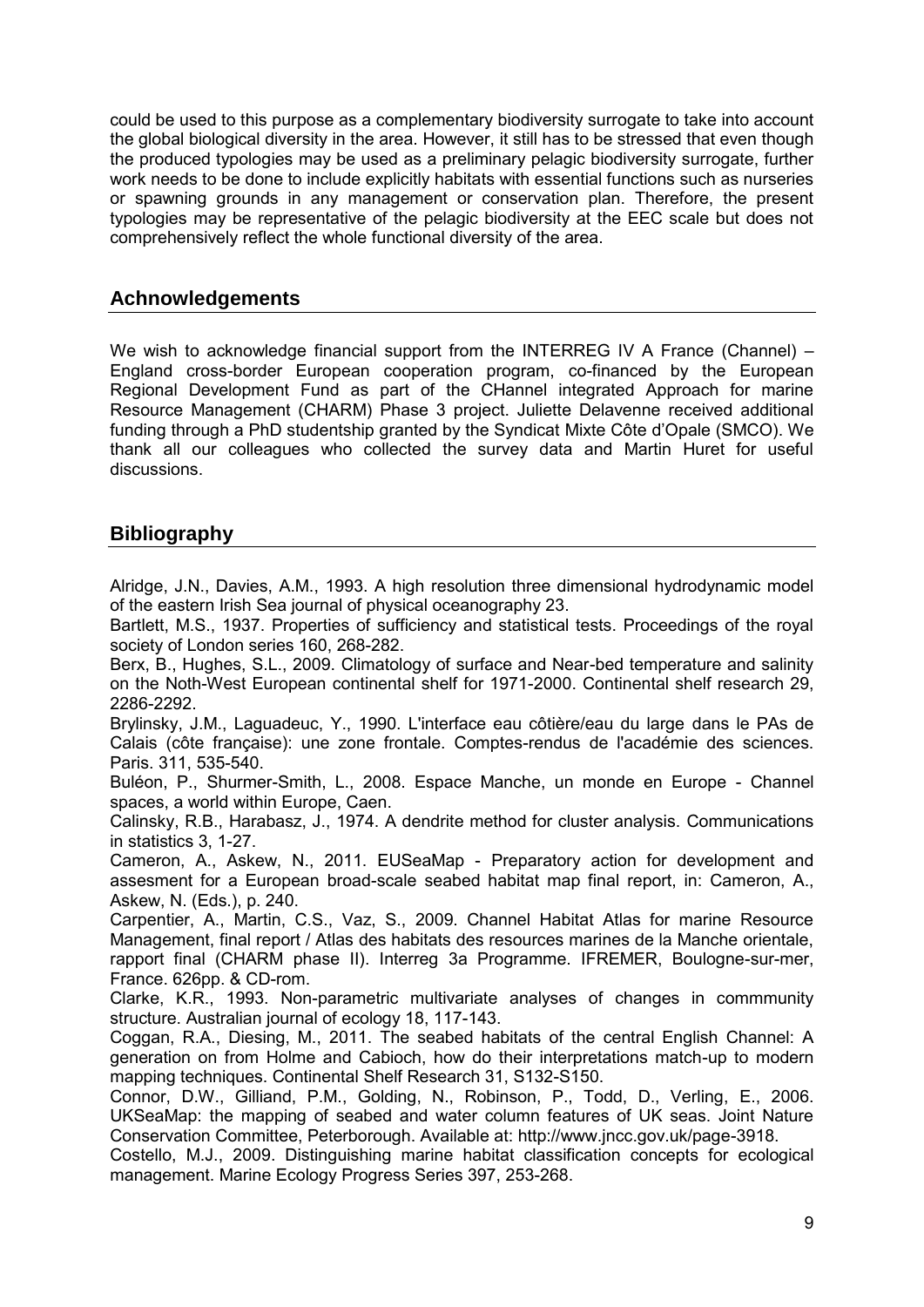<span id="page-9-5"></span>Dauvin, J.C., 2008. The main characteristics, problems, and prospects for Western European coastal seas. Marine Pollution Bulletin 57, 22-40.

<span id="page-9-2"></span>Davies, C.E., Moss, D., O Hill, M., 2004. EUNIS habitat classification revised 2004. European environment agency, p. 307.

<span id="page-9-16"></span>Gaillard-Rocher, I., Huret, M., Lazure, P., Vandermeirsch, F., Gatti, J., Gareau, P., Gohin, F., 2012. identification de "paysages hydrologiques" dans les eaux marines sous juridiction française (France métropolitaine). IFREMER.

<span id="page-9-3"></span>Game, E.T., Grantham, H.S., Hobday, A.J., Pressey, R.L., Lombard, A.T., Beckley, L.E., Gjerde, K., Bustamante, R., Possingham, H.P., Richardson, A.J., 2009. Pelagic protected areas: the missing dimension in ocean conservation. Trends in Ecology & Evolution 24, 360- 369.

<span id="page-9-9"></span>Gohin, F., Loyer, S., Lunven, M., Labry, C., Froidefond, J.M., Delmas, D., Huret, M., Herbland, A., 2005. Satellite-derived parameters for biological modelling in coastal waters.: illustration over the eastern continental shel of the Bay of Biscay. Remote sensing of Environment 95, 29-46.

<span id="page-9-11"></span>Gower, J.C., 1971. A General Coefficient of Similarity and Some of Its Properties. Biometrics 27, 857-871.

<span id="page-9-17"></span>Grantham, H.S., Game, E.T., Lombard, A.T., Hobday, A.J., Richardson, A.J., Beckley, L.E., Pressey, R.L., Huggett, J.A., Coetzee, J.C., van der Lingen, C.D., Petersen, S.L., Merkle, D., Possingham, H.P., 2011. Accommodating Dynamic Oceanographic Processes and Pelagic Biodiversity in Marine Conservation Planning. PLoS ONE 6, e16552.

<span id="page-9-18"></span>Gregr, E.J., Ahrens, A.L., Perry, R.I., 2012. Reconciling classifications of ecologically and biologically significant areas ni the world's oceans. Marine Policy 36, 716-726.

<span id="page-9-13"></span>Guidi, L., Ibanez, F., Calcagno, V., Beaugrand, G., 2009. A new procedure to optimize the selection of grops in a classification tree: applications for ecological data. Ecological Modelling 220, 451-461.

<span id="page-9-1"></span>Kearney, M., 2006. Habitat, environment and niche: what are we modelling? Oikos 115, 186- 191.

<span id="page-9-8"></span>Koubbi, P., Loots, C., Cotonnec, G., Harlay, X., Grioche, A., Vaz, S., Martin, C.S., Walkey, M., Carpentier, A., 2006. Spatial patterns and GIS habitat modelling of Solea solea, Pleuronectes flesus and Limanda limanda fish larave in the eastern english Channel during the spring. Scientia Marina 70.

<span id="page-9-19"></span>Koubbi, P., Moteki, M., Duhamel, G., Goarant, A., Hulley, P.-A., O'Driscoll, R., Ishimaru, T., Pruvost, P., Tavernier, E., Hosie, G., 2011. Ecoregionalization of myctophid fish in the Indian sector of the Southern Ocean: Results from generalized dissimilarity models. Deep Sea Research Part II: Topical Studies in Oceanography 58, 170-180.

<span id="page-9-12"></span>Legendre, P., Legendre, L., 1998. Numerical Ecology. Elsevier, Amsterdam.

<span id="page-9-4"></span>Loots, C., Vaz, S., Koubbi, P., Planque, B., Coppin, F., Verin, Y., 2010. Inter-annual variability of North Sea plaice spawning habitat. Journal of Sea Research 64, 427-435.

<span id="page-9-7"></span>Martin, C.S., Vaz, S., Ellis, J.R., Coppin, F., Le Roy, D., Carpentier, A., 2010. Spatiotemporal patterns in demersal elasmobranchs from trawl surveys in the eastern English Channel (1988-2008). Marine Ecology Progress Series 417, 211-228.

<span id="page-9-6"></span>MESH, 2008. MESH. The Mesh Blue Book. A summary of achievements of the MESH project. 24 pp. Available at:

http://www.searchmesh.net/PDF/Final%20MESH%20EXEC%20SUM%20v7.pdf.

<span id="page-9-14"></span>Milligan, G.W., Cooper, M.C., 1985. A examination of procedures for determining the nulber of clusters in a data set. Psychometrika 50, 159-179.

<span id="page-9-0"></span>Moilanen, A., Wilson, K.A., Possingham, H., 2009. Spatial conservation prioritization: quantitative methods and computational tools. Oxford University Press, Oxford.

<span id="page-9-10"></span>Schrum, C., Alekseeva, I., St. John, M., 2006. Development of a coupled physical-biological ecosystem model ECOSMO. Part 1: Model description and validation for the North Sea Journal of Marine Systems 61, 79-99.

<span id="page-9-15"></span>Smith, R.J., Easton, J., Nhancale, B.A., Armstrong, A.J., Culverwell, J., Dlamini, S.D., Goodman, P.S., Loffler, L., Matthews, W.S., Monadjem, A., Mulqueeny, C.M., Ngwenya, P., Ntumi, C.P., Soto, B., Leader-Williams, N., 2008. Designing a transfrontier conservation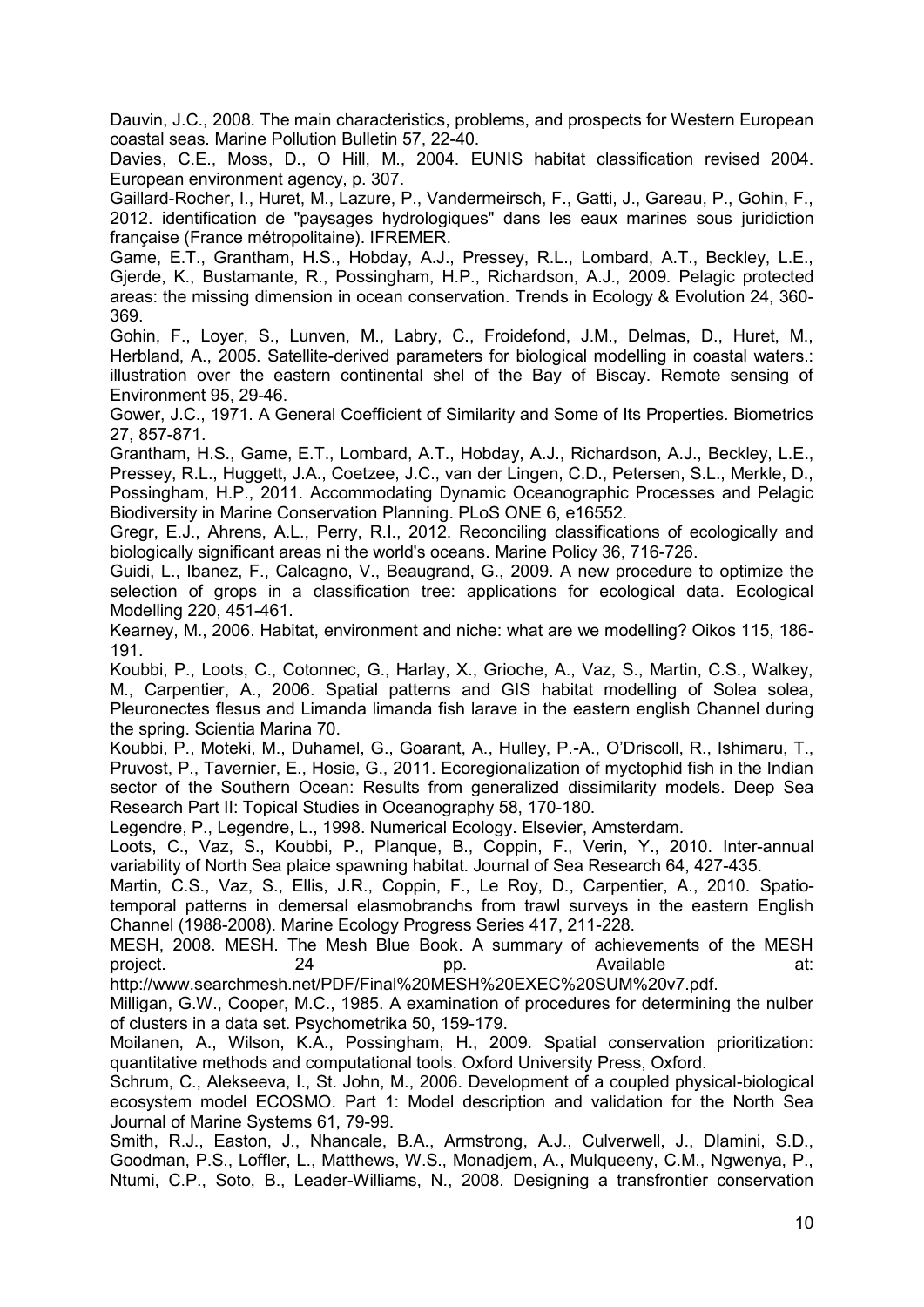landscape for the Maputaland centre of endemism using biodiversity, economic and threat data. Biological Conservation 141, 2127-2138.

<span id="page-10-3"></span>Snelder, T., Leathwick, J., Dey, K., Weatherhead, M., Fenwick, G., Francis, M., Gorman, R., Grieve, J., Hadfield, M., Hewitt, J.E., Hume, T., Richardson, K., Rowden, A., Uddstrom, M., Wild, M., Zeldis, J., 2005. The New Zealand Marine Environment Classification. Ministry for the environment.

<span id="page-10-4"></span>Vaz, S., Carpentier, A., Coppin, F., 2007. Eastern English Channel fish assemblages: measuring the structuring effects of habitats on distinct sub-communities. Ices Journal of Marine Science 64, 271-287.

<span id="page-10-0"></span>Vaz, S., Carpentier, A., Coppin, F., 2008. Modelling fish communities habitat in the eastern english Channel: Tentative prediction of habitat distribution change under different climatic variation scenarios, ICES conference, Halifax, Canada.

<span id="page-10-1"></span>Walton, C.C., Pichel, W.G., Sapper, F.J., Andmay, D.A., 1998. The development of operationnal application of non linear algorithms for the measurement of sea surface temperatures with NOAA polarorbiting environmental satellites. journal of geophysical research 103, 27999-28102.

<span id="page-10-2"></span>Webster, R., Oliver, M.A., 2001. Geostatistics for environment scientists. Wiley, Chichester.

## **Tables**

Table1: Taxa used in the study, originating from the IBTS survey for the winter observations and from the CGFS survey for the autumn ones. Only the 10 more frequent taxa are cited for the zooplankton (35 taxa in total) and the phytoplankton (94 taxa in total). N is the number of observations.

| Pelagic fishes (autumn) | <b>Pelagic fishes (Winter)</b> | Zooplankton      | Phytoplankton       |
|-------------------------|--------------------------------|------------------|---------------------|
|                         |                                | (winter)         | (winter)            |
| <b>Horse Mackerel</b>   | Horse Mackerel                 | Appendicularia   | Cryptophyceae spp.  |
| (Trachurus trachurus)   | (Trachurus trachurus)          |                  |                     |
| Sprat (Spratus spratus) | Sprat (Spratus spratus)        | <b>Brachyura</b> | Nitzschialongissima |
| Herring (Clupea         | Herring (Clupea                | Acartia          | Gymnodinium spp.    |
| harengus)               | harengus)                      |                  |                     |
| Sardine (Sardina        | Sardine (Sardina               | Paracalanus      | Paraliasulceta      |
| <i>pilchardus</i> )     | <i>pilchardus</i> )            | spp.             |                     |
| Northern squid (Loligo  | Northern squid (Loligo         | Pseudocalanus    | Thalassiosina spp.  |
| <i>forbesi</i> )        | <i>forbesi</i> )               |                  |                     |
| European squid (Loligo  | European squid (Loligo         | Temora           | Ciliophora spp.     |
| <i>vulgaris</i> )       | <i>vulgaris</i> )              |                  |                     |
| Mackerel (Scomber       | Mackerel (Scomber              | Calanoida        | Nanoflagellés spp.  |
| scombrus)               | scombrus)                      |                  |                     |
| <b>Black</b> bream      | <b>Black bream</b>             | Chaetognata      | Skelatoneam         |
| (Spondyliosoma          | (Spondyliosoma                 |                  | costatum            |
| cantharus)              | cantharus)                     |                  |                     |
| Gilthead seabream       |                                | Centropaeges     | Pleurosigma spp.    |
| (Sparus aurata)         |                                |                  |                     |
| Seabass (Dicentrarchus  |                                | Clupeidae        | Mediophyceae spp.   |
| labrax)                 |                                |                  |                     |
| Anchovy (Engraulis      |                                |                  |                     |
| <i>encrasicolus</i> )   |                                |                  |                     |
| $N = 138$               | $N = 61$                       | $N=18$           | $N=88$              |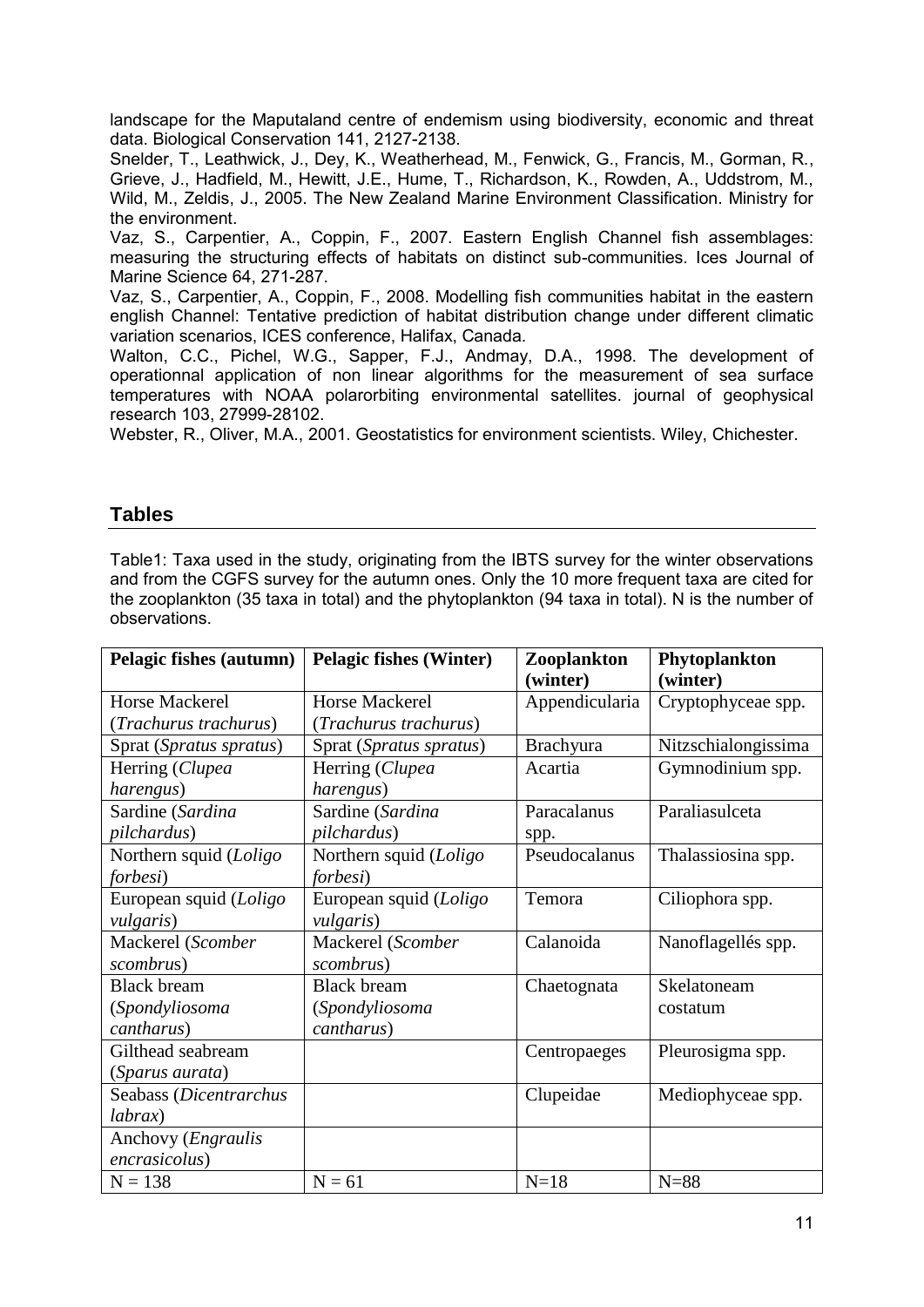Table 2: Physical characteristics of each typology: mean and standard deviations (sd). a) spring typology, b) summer, c) autumn, d) winter and e) multi-seasonal typology.

|      |              | <b>Shear</b> | <b>SST</b> | <b>SST</b> | <b>Salinity</b> | <b>KPAR</b> | <b>Current</b> |
|------|--------------|--------------|------------|------------|-----------------|-------------|----------------|
|      | <b>Depth</b> | bedstress    | variation  |            |                 |             | speed          |
|      | 10.26        | 1.03         | 11.7       | 8.99       | 34.6            | 1.651       | 0.071          |
| 1 sp | (4.89)       | (0.480)      | (0.376)    | (0.262)    | (0.114)         | (0.162)     | (0.034)        |
|      | 24.28        | 0.843        | 11.2       | 9.18       | 34.3            | 0.419       | 0.071          |
| 2 sp | (6.78)       | (0.370)      | (0.459)    | (0.172)    | (0.082)         | (0.161)     | (0.021)        |
|      | 58.6         | 2.93         | 8.19       | 9.40       | 34.8            | 0.322       | 0.197          |
| 3 sp | (9.45)       | (0.190)      | (0.664)    | (0.145)    | (0.081)         | (0.041)     | (0.062)        |
|      | 44.2         | 1.38         | 9.15       | 9.15       | 34.5            | 0.272       | 0.111          |
| 4 sp | (7.21)       | (0.471)      | (0.681)    | (0.087)    | (0.124)         | (0.037)     | (0.018)        |
|      | 18.5         | 1.19         | 10.1       | 8.95       | 34.8            | 0.685       | 0.093          |
| 5 sp | (9.12)       | (0.606)      | (0.594)    | (0.134)    | (0.069)         | (0.125)     | (0.042)        |
|      | 35.6         | 2.75         | 9.93       | 8.94       | 34.7            | 0.660       | 0.143          |
| 6 sp | (9.10)       | (0.339)      | (0.811)    | (0.175)    | (0.139)         | (0.224)     | (0.039)        |
|      | 27.3         | 0.950        | 10.6       | 8.74       | 34.6            | 0.534       | 0.116          |
| 7 sp | (9.29)       | (0.481)      | (0.791)    | (0.138)    | (0.088)         | (0.255)     | (0.035)        |

a)

b)

|      | <b>Depth</b> | <b>Shear</b> | <b>SST</b> | <b>SST</b> | <b>Salinity</b> | <b>KPAR</b> | <b>Current</b> |
|------|--------------|--------------|------------|------------|-----------------|-------------|----------------|
|      |              | bedstress    | variation  |            |                 |             | speed          |
| 1 su | 13.4         | 0.787        | 11.7       | 16.7       | 34.6            | 0.844       | 0.048          |
|      | (5.97)       | (0.454)      | (0.290)    | (0.278)    | (0.033)         | (0.292)     | (0.023)        |
|      | 27.8         | 10.8         | 11.0       | 16.2       | 34.6            | 0.304       | 0.074          |
| 2 su | (6.66)       | (0.354)      | (0.503)    | (0.303)    | (0.052)         | (0.097)     | (0.019)        |
|      | 60.4         | 2.94         | 7.98       | 14.9       | 34.9            | 0.199       | 0.186          |
| 3 su | (8.11)       | (0.145)      | (0.398)    | (0.201)    | (0.021)         | (0.017)     | (0.069)        |
|      | 41.4         | 1.23         | 9.17       | 15.3       | 34.8            | 0.208       | 0.099          |
| 4 su | (9.31)       | (0.507)      | (0.625)    | (0.275)    | (0.061)         | (0.046)     | (0.025)        |
|      | 14.0         | 1.01         | 10.4       | 16.1       | 34.9            | 0.427       | 0.099          |
| 5 su | (7.18)       | (0.633)      | (0.325)    | (0.358)    | (0.049)         | (0.142)     | (0.048)        |
|      | 41.2         | 2.90         | 9.55       | 9.55       | 34.8            | 0.285       | 0.180          |
| 6 su | (10.9)       | (0.186)      | (0.510)    | (0.510)    | (0.054)         | (0.058)     | (0.071)        |
|      | 31.0         | 2.56         | 10.6       | 10.6       | 34.0            | 0.375       | 0.177          |
| 7 sp | (8.44)       | (0.395)      | (0.514)    | (0.514)    | (0.040)         | (0.127)     | (0.029)        |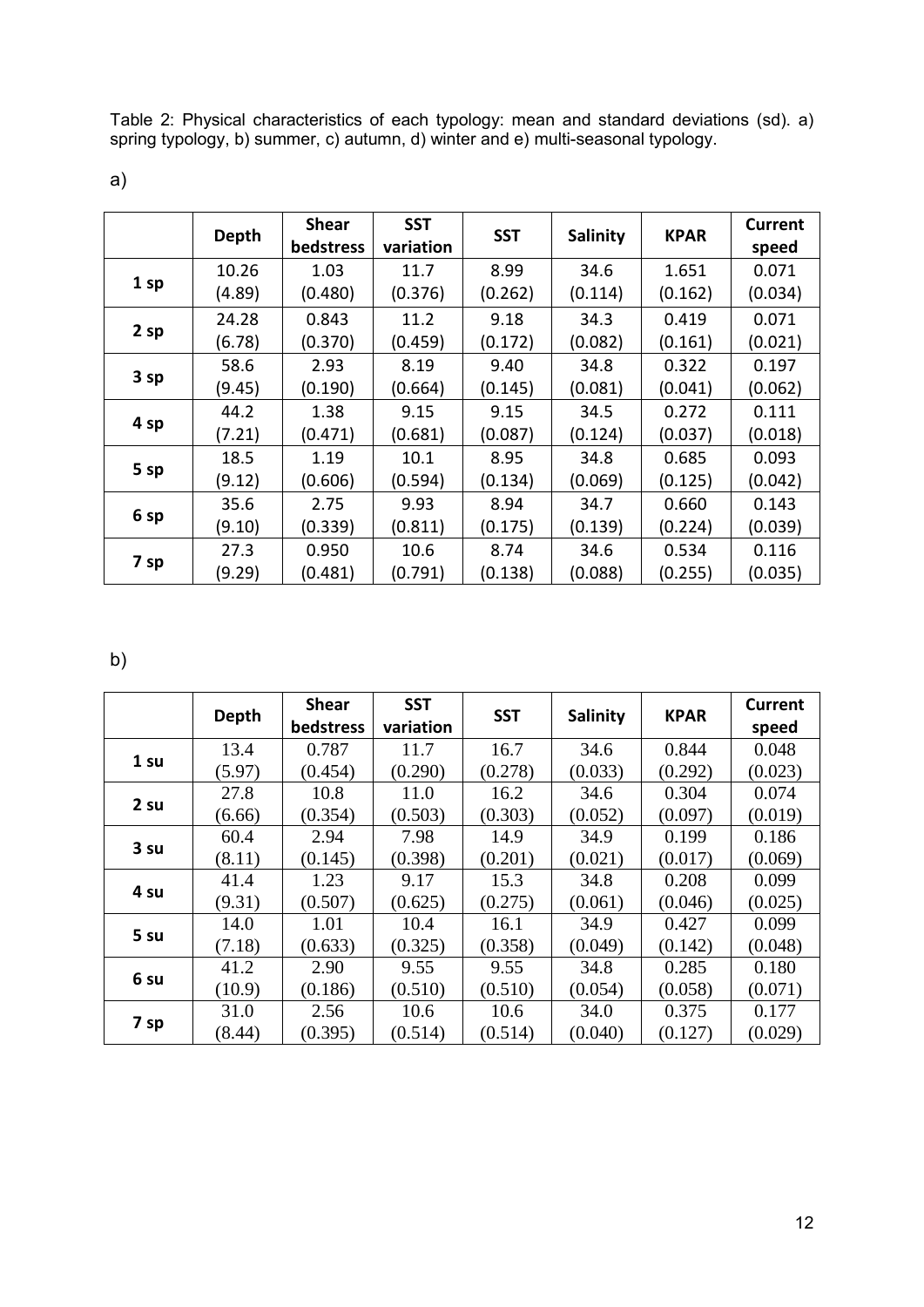| I<br>I<br>×<br>۰. |  |
|-------------------|--|

|           | <b>Depth</b> | <b>Shear</b><br>bedstress | <b>SST</b><br>variation | <b>SST</b> | <b>Salinity</b> | <b>KPAR</b> | <b>Current</b><br>speed |
|-----------|--------------|---------------------------|-------------------------|------------|-----------------|-------------|-------------------------|
|           | 12.3         | 0.997                     | 11.7                    | 14.7       | 34.8            | 1.60        | 0.083                   |
| 1a        | (6.95)       | (0.451)                   | (0.354)                 | (0.357)    | (0.136)         | (0.285)     | (0.038)                 |
| 2a        | 25.4         | 0.899                     | 11.2                    | 15.5       | 34.4            | 0.295       | 0.073                   |
|           | (6.63)       | (0.390)                   | (0.473)                 | (0.136)    | (00.045)        | (0.108)     | (0.021)                 |
| 3a        | 53.1         | 2.94                      | 8.54                    | 15.6       | 34.5            | 0.324       | 0.200                   |
|           | (13.8)       | (0.170)                   | (0.870)                 | (0.137)    | (0.036)         | (0.111)     | (0.064)                 |
| 4a        | 45.2         | 1.45                      | 9.02                    | 15.6       | 34.5            | 0.221       | 0.115                   |
|           | (7.18)       | (0.472)                   | (0.682)                 | (0.086)    | (0.048)         | (0.034)     | (0.016)                 |
| 5a        | 17.4         | 1.59                      | 10.5                    | 15.3       | 34.5            | 0.621       | 0.144                   |
|           | (7.53)       | (0.486)                   | (0.349)                 | (0.084)    | (0.028)         | (0.161)     | (0.051)                 |
| <b>6a</b> | 24.7         | 0.674                     | 10.1                    | 15.4       | 34.6            | 0.445       | 0.121                   |
|           | (11.4)       | (0.309)                   | (0.679)                 | (0.102)    | (0.075)         | (0.180)     | (0.047)                 |
| 7a        | 30.1         | 1.87                      | 10.9                    | 15.3       | 34.8            | 0.512       | 0.125                   |
|           | (9.96)       | (0.700)                   | (0.660)                 | (0.123)    | (0.012)         | (0.184)     | (0.044)                 |

d)

|                | <b>Depth</b> | <b>Shear</b> | <b>SST</b> | <b>SST</b> | <b>Salinity</b> | <b>KPAR</b> | Current |
|----------------|--------------|--------------|------------|------------|-----------------|-------------|---------|
|                |              | bedstress    | variation  |            |                 |             | speed   |
| 1w             | 11.3         | 0.977        | 11.7       | 7.53       | 34.6            | 2.46        | 0.097   |
|                | (5.96)       | (0.480)      | (0.479)    | (0.474)    | (0.088)         | (0.343)     | (0.047) |
| 2w             | 24.9         | 0.864        | 11.2       | 8.27       | 34.2            | 0.396       | 0.085   |
|                | (7.04)       | (0.417)      | (0.458)    | (0.237)    | (0.112)         | (0.220)     | (0.027) |
| 3w             | 57.1         | 2.95         | 8.30       | 9.89       | 34.7            | 0.336       | 0.214   |
|                | (10.5)       | (0.135)      | (0.698)    | (0.328)    | (0.076)         | (0.122)     | (0.058) |
|                | 45.5         | 1.42         | 8.93       | 9.52       | 34.4            | 0.279       | 0.131   |
| 4 <sub>W</sub> | (6.7)        | (0.452)      | (0.554)    | (0.301)    | (0.104)         | (0.096)     | (0.015) |
| 5w             | 34.5         | 2.69         | 10.2       | 8.84       | 34.6            | 0.838       | 0.179   |
|                | (6.40)       | (0.424)      | (0.450)    | (0.268)    | (0.104)         | (0.360)     | (0.046) |
| 6w             | 26.2         | 0.998        | 10.2       | 8.83       | 34.5            | 0.674       | 0.129   |
|                | (10.5)       | (0.497)      | (0.526)    | (0.259)    | (0.150)         | (0.367)     | (0.049) |
| 7w             | 20.1         | 1.54         | 11.6       | 7.87       | 34.7            | 0.679       | 0.109   |
|                | (5.66)       | (0.529)      | (0.371)    | (0.268)    | (0.058)         | (0.337)     | (0.027) |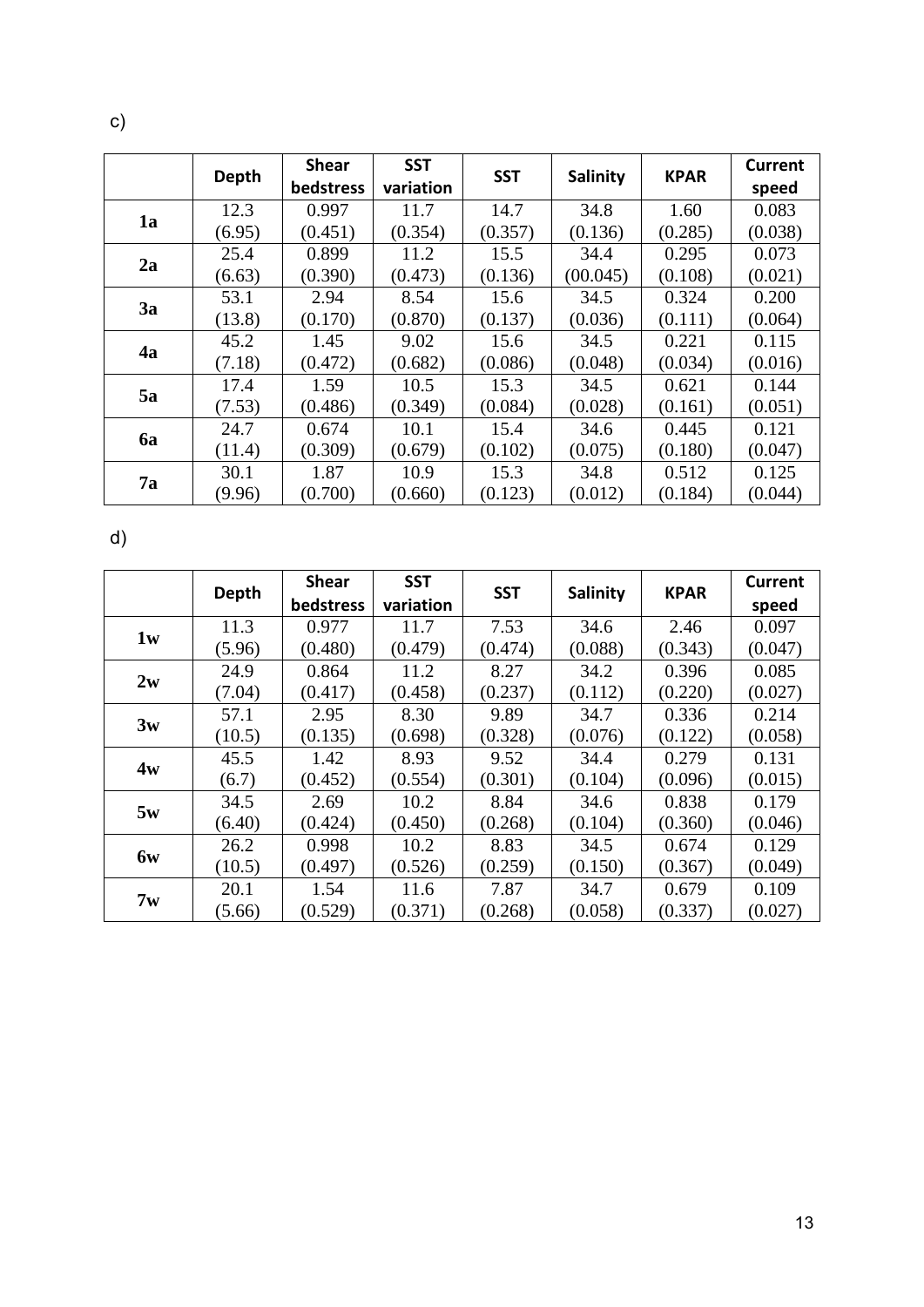|                         | <b>Depth</b> | <b>Shear</b> | <b>SST</b> | <b>SST</b> | <b>Salinity</b> | <b>KPAR</b> | <b>Current</b> |
|-------------------------|--------------|--------------|------------|------------|-----------------|-------------|----------------|
|                         |              | bedstress    | variation  |            |                 |             | speed          |
|                         | 42.7         | 1.29         | 8.99       | 12.3       | 347             | 0.411       | 0.080          |
| $\mathbf{1}$            | (14.8)       | (0.576)      | (0.386)    | (0.154)    | (0.042)         | (0.122)     | (0.011)        |
| $\overline{2}$          | 8.47         | 0.874        | 11.9       | 11.9       | 34.6            | 1.75        | 0.050          |
|                         | (3.56)       | (0.378)      | (0.121)    | (0.280)    | (0.106)         | (0.222)     | (0.008)        |
| $\overline{\mathbf{3}}$ | 30.5         | 10.4         | 10.7       | 12.4       | 34.4            | 0.278       | 0.088          |
|                         | (5.78)       | (0.361)      | (0.586)    | (0.234)    | (0.069)         | (0.079)     | (0.021)        |
| $\overline{\mathbf{4}}$ | 15.5         | 0.538        | 11.8       | 12.4       | 34.3            | 0.579       | 0.047          |
|                         | (4.17)       | (0.228)      | (0.143)    | (0.150)    | (0.068)         | (0.216)     | (0.010)        |
| 5                       | 47.7         | 1.89         | 8.75       | 12.4       | 34.6            | 0.248       | 0.132          |
|                         | (7.56)       | (0.763)      | (0.614)    | (0.202)    | (0.078)         | (0.050)     | (0.031)        |
| 6                       | 17.4         | 1.63         | 10.4       | 12.3       | 34.7            | 0.731       | 0.079          |
|                         | (9.93)       | (0.984)      | (0.470)    | (0.206)    | (0.029)         | (0.128)     | (0.024)        |
| 7                       | 61.7         | 3.00         | 8.03       | 12.5       | 34.7            | 0.269       | 0.245          |
|                         | (10.6)       | (2.31)       | (0.597)    | (0.195)    | (0.035)         | (0.034)     | (0.045)        |
| 8                       | 27.7         | 2.31         | 9.74       | 12.3       | 34.7            | 0.590       | 0.175          |
|                         | (9.94)       | (0.844)      | (0.645)    | (0.221)    | (0.010)         | (0.126)     | (0.015)        |
| $\boldsymbol{9}$        | 16.9         | 1.17         | 11.5       | 11.9       | 34.7            | 1.53        | 0.110          |
|                         | (7.49)       | (0.492)      | (0.404)    | (0.188)    | (0.019)         | (0.319)     | (0.026)        |
| 10                      | 31.2         | 0.617        | 10.1       | 12.2       | 34.5            | 0.366       | 0.150          |
|                         | (7.44)       | (0.236)      | (0.672)    | (0.222)    | (0.054)         | (0.115)     | (0.029)        |
| 11                      | 14.9         | 0.478        | 10.2       | 12.1       | 34.6            | 0.885       | 0.131          |
|                         | (7.13)       | (0.271)      | (0.258)    | (0.116)    | (0.049)         | (0.251)     | (0.035)        |
| 12                      | 37.7         | 2.56         | 10.4       | 12.1       | 34.6            | 0.605       | 0.186          |
|                         | (10.1)       | (0.447)      | (0.369)    | (0.143)    | (0.029)         | (0.278)     | (0.019)        |
|                         | 27.7         | 1.65         | 11.0       | 12.1       | 34.7            | 0.466       | 0.098          |
| 13                      | (8.62)       | (0.612)      | (0.649)    | (0.260)    | (0.033)         | (0.011)     | (0.020)        |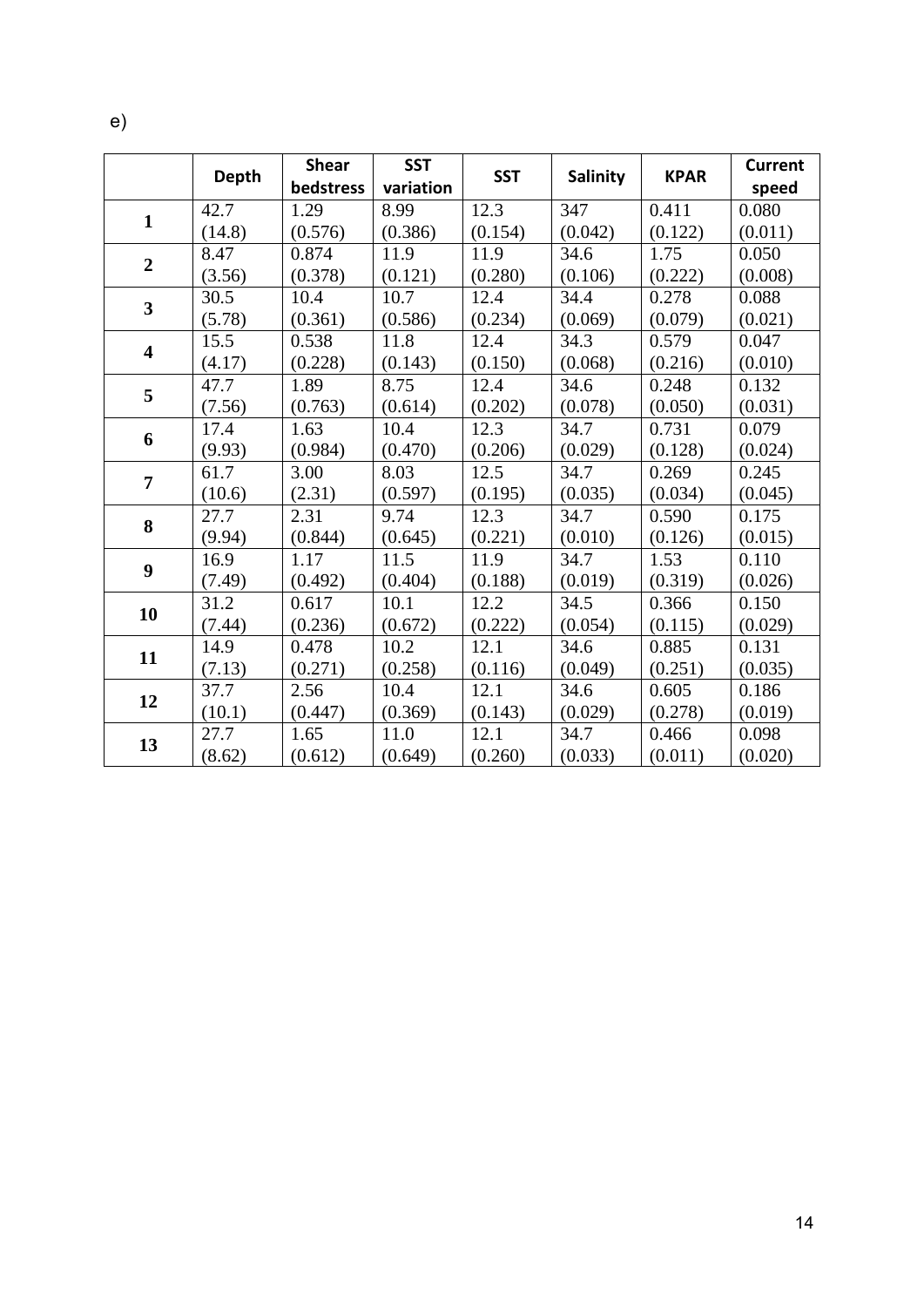Table 3: Contingency tables from the discriminant analyses. The rows correspond to observed types based on the spatial location of observations, and the columns to the predicted water types based on the modeled relationships between the biological assemblages' structure and the proposed typology. The diagonal indicates the number of observations correctly allocated. The RECALL line shows the percentage of good reallocation (ratio between the points well reclassified compared to the total number of points in the class). Table 3a represents the winter typology tested against the phytoplankton data, Table 3b represents the winter typology tested against the zooplankton data, table 3c is the winter typology tested against the pelagic fish data and the table 3d represents the autumnal typology tested against the pelagic fish data.

| ÷      |  |
|--------|--|
| ٦<br>× |  |

| <b>Predicted/Real</b> | 2w | 3w | 4w | 5w | 6w | 7w |
|-----------------------|----|----|----|----|----|----|
| 2w                    | 30 |    |    |    |    |    |
| 3w                    |    |    |    |    |    |    |
| 4w                    |    |    | 26 |    |    |    |
| 5w                    |    |    |    | 47 |    |    |
| 6w                    |    |    |    |    | N  |    |
| 7w                    |    |    |    |    |    | 6  |
| <b>RECALL</b>         |    |    |    |    |    |    |

b)

| Predicted/Real   2w |    | 4w | 5w  | 6w | 7w |
|---------------------|----|----|-----|----|----|
| 2w                  | 9  |    |     |    |    |
| 4w                  |    |    |     |    |    |
| 5w                  |    |    |     |    |    |
| 6w                  |    |    |     |    |    |
| 7w                  |    |    |     |    |    |
| <b>RECALL</b>       | .9 |    | า 5 |    |    |

c)

| <b>Predicted/Real   2w</b> |      | 3w   | 4w   | 5w   | 6w  | 7w  |
|----------------------------|------|------|------|------|-----|-----|
| 2w                         | 16   |      |      |      |     |     |
| 3w                         |      | 3    |      |      |     |     |
| 4w                         |      |      | 16   |      |     |     |
| 5w                         | C    |      |      |      |     |     |
| 6w                         |      |      |      |      |     |     |
| 7w                         |      |      |      | っ    |     |     |
| <b>RECALL</b>              | 0.76 | 0.75 | 0.94 | 0.78 | 0.8 | 0.8 |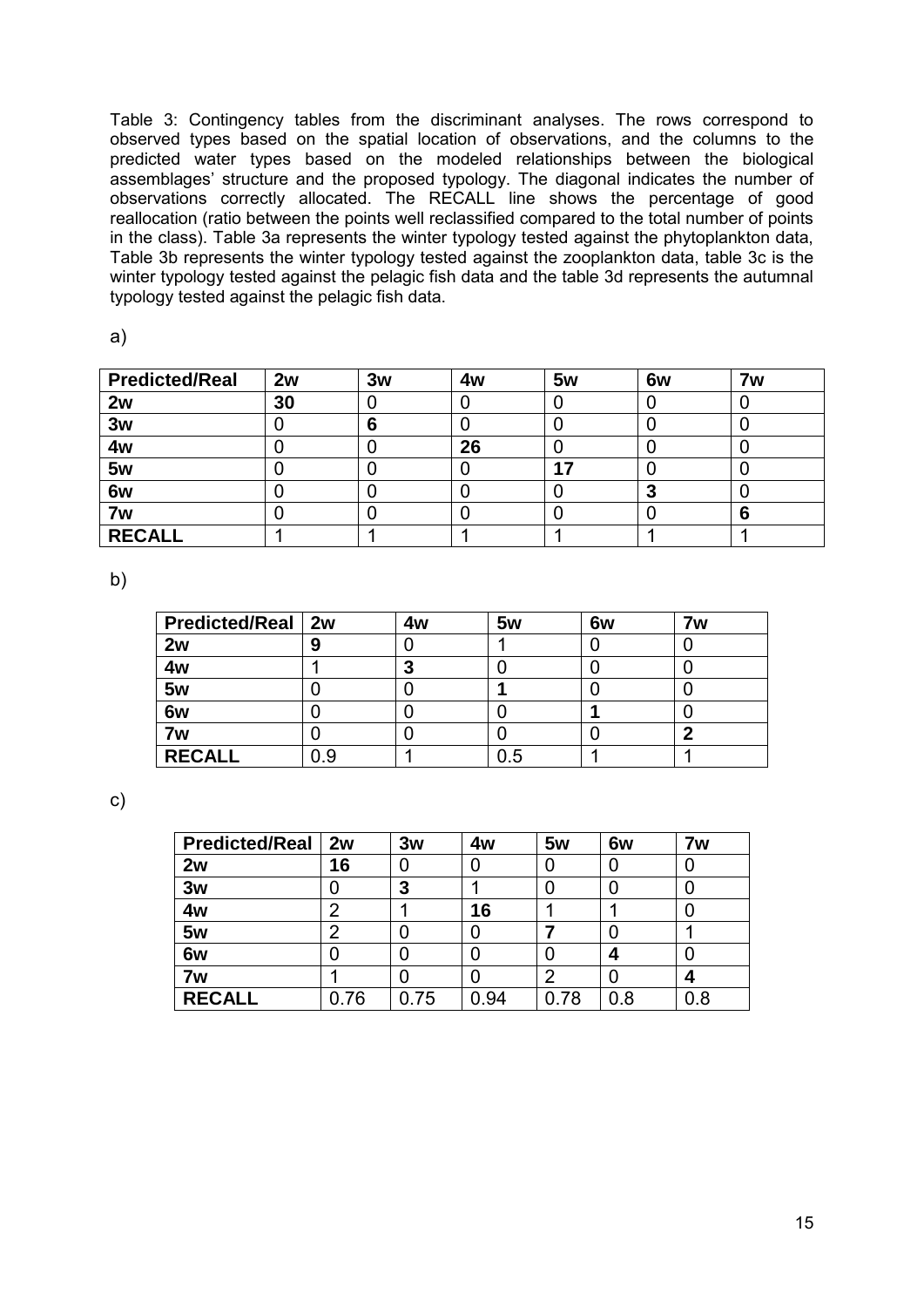| <b>Predicted/Real</b> | 2a   | 3a   | 4a               | 6a   | 7a   |
|-----------------------|------|------|------------------|------|------|
| 2a                    | 28   |      | n                |      |      |
| 3a                    |      | 19   |                  |      |      |
| 4a                    |      |      | 42               |      |      |
| 6a                    |      |      |                  | 15   |      |
| 7a                    |      |      |                  |      |      |
| <b>RECALL</b>         | 0.65 | 0.95 | 0.9 <sup>4</sup> | 0.75 | 0.78 |

# **Figures**

Figure 1: Study area



d)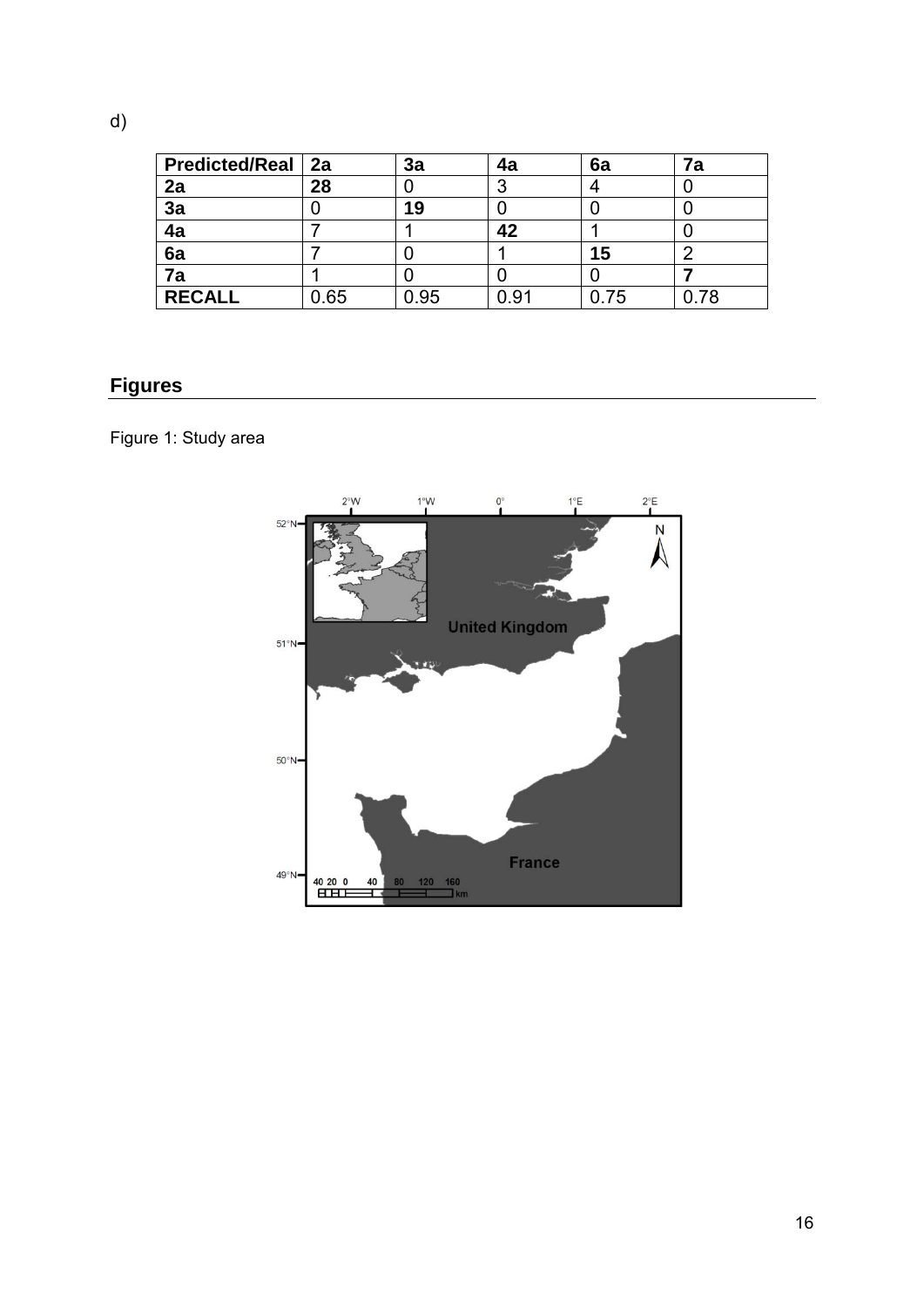

Figure 2: Seasonal typologies. Seven water masses are presented for each season.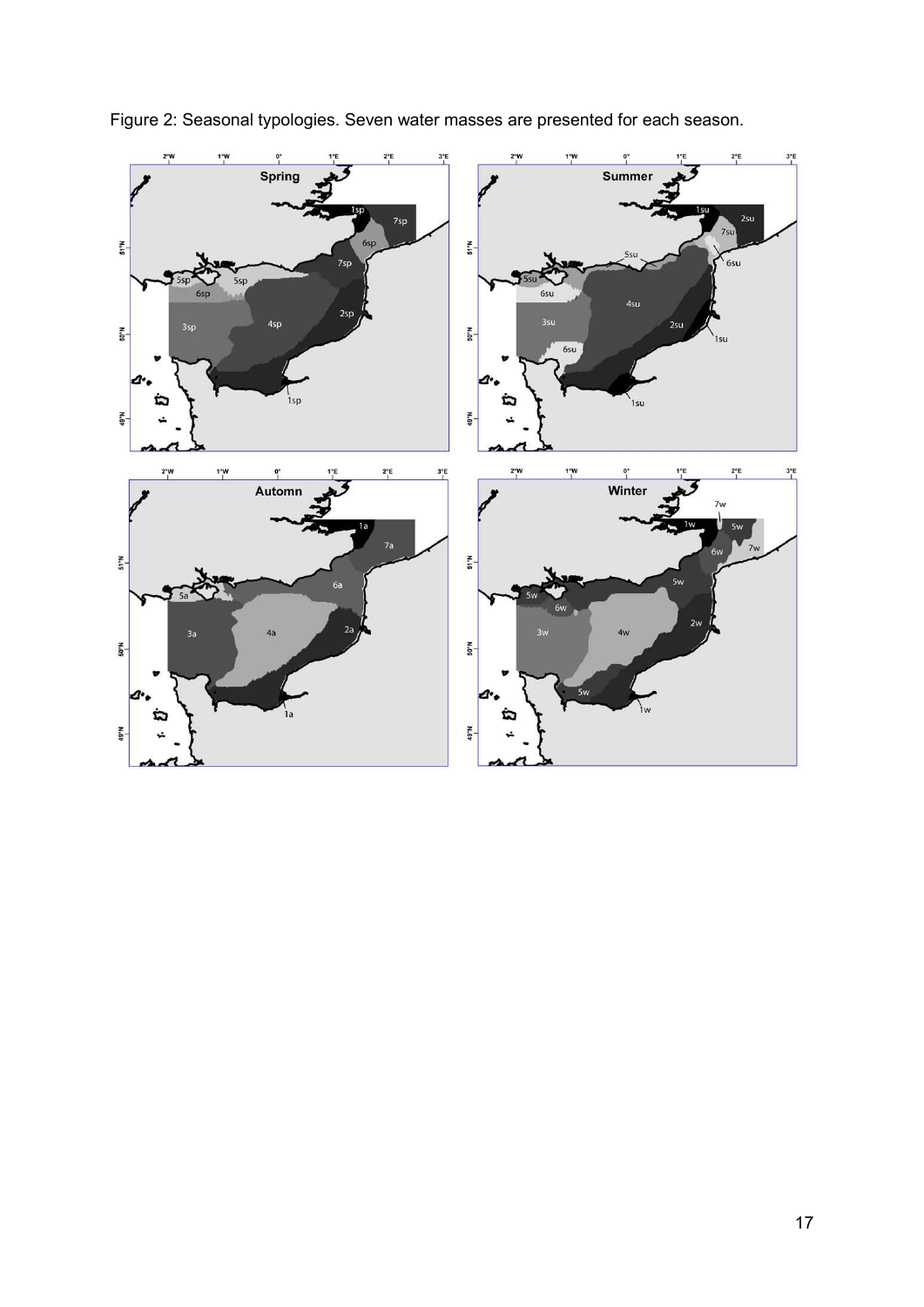

Figure 3: Variations of four parameters (Salinity, SST, depth and shear bedstress) during the four seasons in the water types 1 (sp, su, a, w), 2 (sp, su, a, w), 3 (sp, su, a, w), and 4 (sp, su, a, w).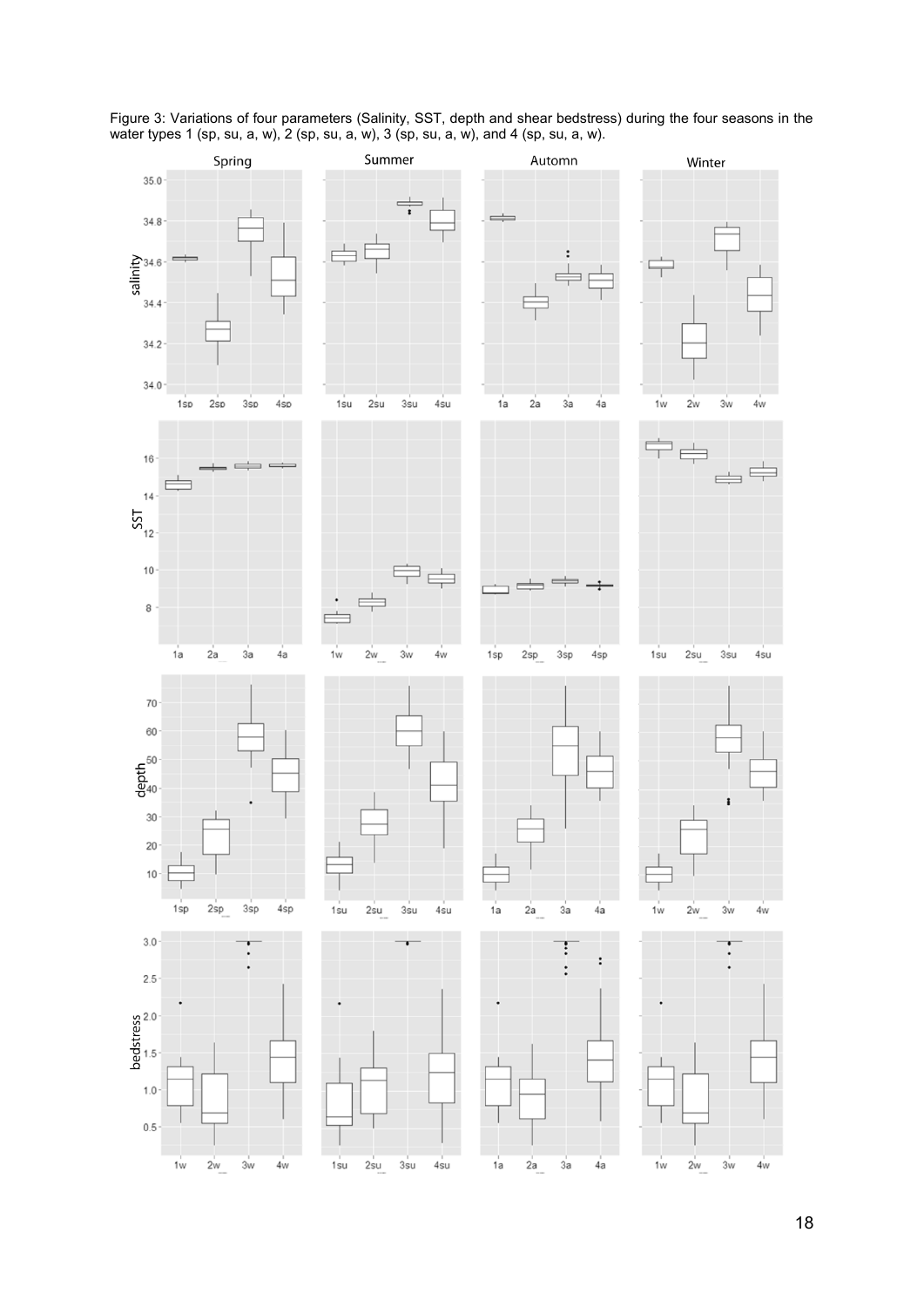

Figure 4: Multi-seasonal typology with 13 water masses presented